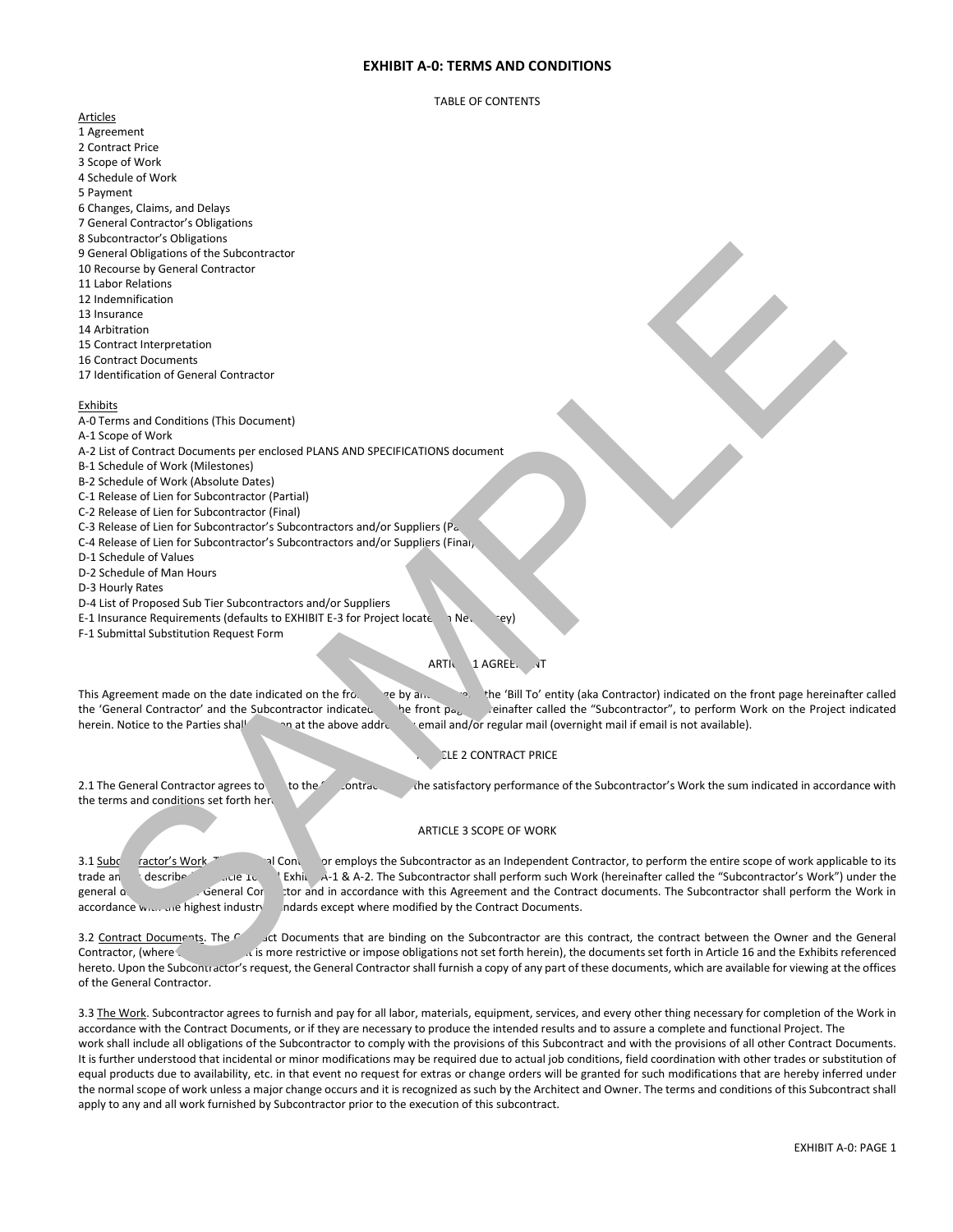#### ARTICLE 4 SCHEDULE OF WORK

4.1 Time is of the Essence. Time is of the essence for the completion of the Work, and the parties mutually agree to see to the performance of their respective Work and the Work of their subcontractors, so that the entire Project may be completed in accordance with the Contract Documents and the Schedule of Work which the parties acknowledge is set forth as Exhibit B1 and/or Exhibit B2. Exhibit B1 shall be completed if the Schedule of Work is tied to Milestones. Exhibit B2 shall be completed if the Schedule of Work has been established without reference to Milestones.

The General Contractor shall prepare and revise such schedule as the Work progresses and may, if the circumstances dictate, change from a milestones schedule to a schedule based upon absolute dates. Where liquidated damages are specified in this agreement or in the agreement with the Owner, failure of the Subcontractor to complete the Work within the time specified and/or abandonment of the project by the Subcontractor shall result in the assessment of these liquidated damages for delay plus any additional actual costs as may be incurred by other Subcontractors, the Project Manager, General Contractor, and/or the Owner for the completion of the Work. If liquidated damages are not specified, then the damages for delay shall be those actually incurred by the other Subcontractors, the Project Manager, General Contractor, and the Owner.

A.2 Duty To Be Bound. The Subcontractor shall be bound by the Schedule of Work initially set forth herein and as subsequent and by the General Contractor.<br>"Vork, including such "look ahead" revised scheduling information f The Subcontractor shall provide the General Contractor with any requested scheduling information for the Subcontractor with shead" schedules as the General Contractor may request of the Subcontractor. The Schedule of Work schedules as the General Contractor may request of the Subcontractor. The Schedule of Work and all subsequent c' Subcontractor in advance of the required performance.

4.3 Schedule Changes. The Subcontractor recognizes that the Owner and the General Contractor may make periodic regis in the Schedule of Work and agrees to comply with such changes and adhere to any "look ahead" schedules it may be called upon to submit. Failure to so explored a bareach of this Agreement without further notice.

4.4 Priority of Work. The General Contractor shall have the right to decide the time, order, and priority in which the various portionally the Work shall be performed and all other matters relative to the timely and orderly conduct of the Subcontractor's Work, including the scheduling and as significant or responsibility for submissions and coordination drawings.

## ARTICLE 5 PAYM'

### GENERAL PROVISIONS

5.1.1 Schedule of Values. No more than fifteen (15) days from the date of extendion of this Agreement as provided below in 5.2.1, the Subcontractor shall provide: (a) a schedule of values, (b) a schedule of Man-hours and unit material costs (i), (c) a list ourly rates, and (d) a list of all sub subcontractors, suppliers and materialmen which shall be satisfactory to the General Contractor, Contractor, Consultants, and the Owner.

5.1.2 Payment Use Restriction. No payment received by the Subcontractor shall be used to satisfy or secure any indebtedness other than one owed by the Subcontractor to a person furnishing labor or materials for use in performing the Subcontractor to a person furnishing labor or materials for use in performing the Subcontractor's Work on this project.

5.1.3 Payment Use Verification. The General Contractor shall have the right at all times to contact the Subcontractor's sub-subcontractors and suppliers to ensure that same are being paid by the Subcontractor for labor or materials furnished for unsergo in performing the Subcontractor's Work.

5.1.4 Partial Lien Waivers and Affidavits. The Subcontractor shall provide, a prerequisite for payment, in a form satisfactory to the Owner and the General Contractor shall provide contractor shall provide, and suppliers f Pers or exhibits C-2, C-2, C-2, C-4), lien or claim was contractor and its sub-subcontractors and suppliers for the complete Subcontractor's Work.

5.1.5 Subcontractor Payment Failure. The Subcontractor shall interest that the Project remains free and clear of claims and liens asserted by any of the Subcontractor's Materialmen, Suppliers or Subcontractors and Fuer insures and warrants to the General Contractor that in its contracts with such entities they are subject to the provisions of the tion 8.13. Intertation subcontractor's Materialmen, Suppliers or Sub-Subcontractors make a claim or a lien against the project or in the event the General Contractor has reason to believe that labor, materials, or other obligations incurred in the performance of the Subcontractor's Work are not being paid, the Subcontractor shall have five (5) calendar days after the date of written notice from the General Contractor to supply evidence, the satisfaction of the General Contractor, in the form of a waiver and release of lien executed by the claimant attesting to the fact that the money(s) owing the claimant have been paid; or post a bond indemnifying the Owner, the General Contractor, the General Contractor's surety (if any) and the premises om such claim or lien. Upon the failure of the Subcontractor to do so, the General Contractor is empowered in its sole discretion and without further notice to subcontractor, (a) to retain c fany payments due or to become due to the Subcontractor a reasonable amount to protect the Owner and the General tractor from any and all loss, damage, or expense, arising out of or relating to any such claim or lien until the claim or lines between satisfy and extinguish the lien and/or (d) to resolve or pay the claim or lien, (c) to bond or otherwise satisfy and extinguish the lien and/or (d) to terminate the Subcontractor shall recover from the Subcontractor all of its costs, including attorney fees, in the exercise by it of any of its remedies set forth above. Due To the Solution of the Solution of the Solution of the Solution of the Solution of the Solution of the Solution of the Solution of the Solution of the Solution of the Solution of the Solution of the Solution of the So

5.1.6 Payment Not Acceptance is the Subcontractor is specifically agreed not to constitute or imply acceptance by the General Contractor or the Owner of any portion of the Subcortractor's Work.

### PROGRESS PAYMENTS

5.2.1 Application. The Subcontractor's progress payment application for Work performed in the preceding payment period shall be submitted to the General Contractor per the terms of this Agreement for approval of the General Contractor and the Owner. The Subcontractor shall, before the first application, submit to the General Contractor a Schedule of Values (Exhibit D-1) of the various parts of the Work as well as a schedule of Man-hours and unit

material costs (Exhibit D-2). Such schedules shall aggregate to the total sum of the Contract, made out in such detail as the Subcontractor and General Contractor may agree upon, or as required by the Owner, and, if required, supported by such evidence as to its correctness as the General Contractor may direct. These schedules, when approved by the General Contractor, shall be used as a basis for Certificates for Payment, unless it is found to be in error. In applying for payment, the Subcontractor shall submit a statement based upon these schedules. The General Contractor shall forward, without delay, the approved value to the Owner for payment.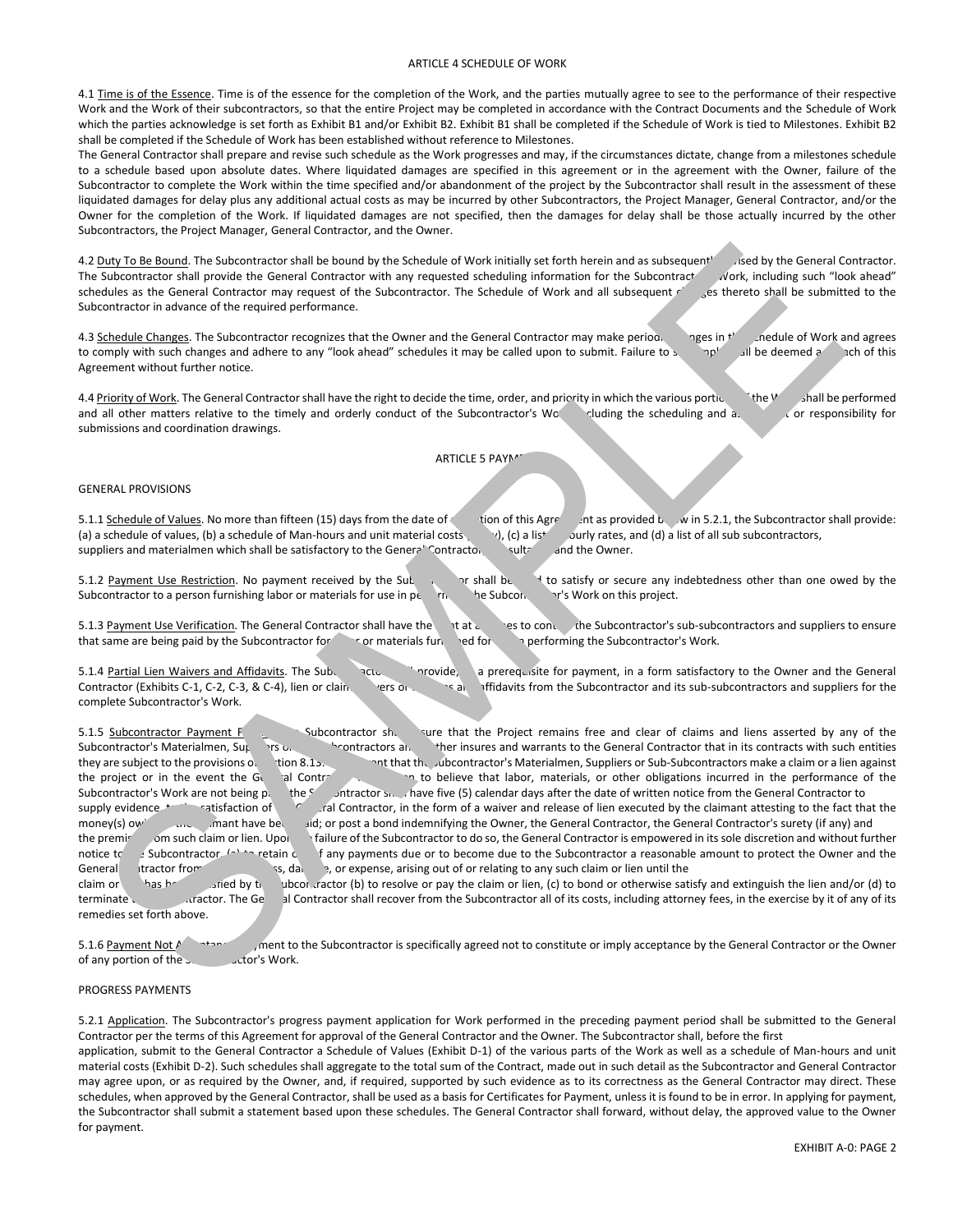5.2.2 Provisions for Payment. Unless otherwise set forth in the contract with the Owner, all requisitions shall be properly filled out and submitted BY THE TWENTY-FIFTH (25TH) DAY OF EACH MONTH FOR ALL WORK PERFORMED THROUGH AND INCLUDING THE LAST DAY OF THE MONTH on a standard AIA payment requisition in PDF FORMAT. This will be the only form of pay requisition that will be accepted by the General Contractor. Unless otherwise provided, ten percent (10%) of the amount of the Certificates approved for periodic and final payment shall be withheld as retainage, which shall be paid upon acceptance of the Work by the Owner and the Owner's Architect.

5.2.3 Time of Application. Unless otherwise set forth in the contract with the Owner, the Subcontractor shall submit progress payment applications to the General Contractor no later than the twenty-fifth (25th) day of each month for Work performed up to and including the last day of the month indicating Work completed and, to the extent allowed below, materials suitably stored during the preceding payment period.

5.2.4 Stored Materials. Unless otherwise provided in the Contract Documents and if approved in advance by the Owner, applications for payment may include materials and equipment not incorporated in the Subcontractor's Work but delivered and suitably stored at the site or at some other location agreed upon in writing. Approval of payment application for such stored items on or off the site shall be conditioned upon submission by the Subcontractor of bills of sale, applicable insurances to satisfactory to the Subcontractor, phot applicable insurances to satisfaction of Owner and General Contractor, photographs of the stored materials, labeling, and nother procedures satisfactory to the Owner and General Contractor's title to such materials and equ the Owner and General Contractor to establish the Owner's title to such materials and equipment or otherwise prot interests therein, including transportation to the site.

5.2.5 Time of Payment. Unless otherwise set forth in the contract with the Owner, progress payments to the Subcontractor satisfactory performance of Subcontractor's Work shall be made no later than fifteen (15) days after Subcontractor's Work shall be made no later than fifteen (15) days after receipt by the General Contractor of payment from the Owner for such Subcontractor's Work.

5.2.6. Payment Delay. If for any reason without any fault or responsibility of the Subcontractor, the Subcontractor does not receive payment from the General Contractor within fifteen (15) days after the date such payment is due, as defined in  $\Lambda$  5.2.5, then the Subcontractor, upon gifteen (15) days written notice to the General Contractor, and without prejudice to and in addition to any other legal remedies, may stop work upon expiration of the second fifteen (15) day period until payment of the full amount then owing to the Subcontractor under the Contract Documents is made. The Contract price shall be increased by the amount of the Subcontractor's reasonable costs of shutdown, delay and shall be effected by a priate Change Order. Termin and qualitations in the Substitute of the Substitute of the Substitute of all the set of a state of the Substitute of the Substitute of the Substitute of the Substitute of the Substitute of the Substitute of the Su

5.2.7 If the Subcontractor's Work has been stopped for sixty (60) days because the Subcontractor is not received progress payments as required hereunder, the Subcontractor may terminate this Agreement upon giving the General Contractor an additional fourth een (14) day

### FINAL PAYMENT

5.3.1 Application. Upon the Subcontractor furnishing evidence only nent of the Subcontractor's obligations in accordance with the Contract Documents and Article 5.2.3, and upon acceptance of the Subcontractor's Work by the Owner, the General Contractor and, if necessary the Consultants, the General Contractor shall process the Subcontractor's application for final payment with  $\alpha$ 

5.3.2 Requirements. Before the General Contractor shall be required to process Subcontractor for final payment, the Subcontractor shall submit to the General Contractor:

a) an affidavit that all payrolls, bills for materials and other indebtedness connected with the Subcontractor's Work for which the Owner or its surety or the General Contractor or their sureties  $n = \ln a$  we been paid for otherwise satisfied;

b) consent of surety to final payment, if required;

c) satisfaction of required close-out procedures; and

d) other data if required by the Gereral Contractor or Owner, such as receipts, releases, and waivers of liens to the extent and in such form as may be designated by the General Contractor or  $\Omega$ w

Final payment shall constitute a waiver of all claims by the Subcontractor to the Subcontractor's Work, but shall in no way relieve the Subcontractor of liability for the obligations assumed under this Contract, or for faulty or defective Work appearing after final payment.

5.3.3 Time of Payment. Final payment  $\qquad$  he b $\leq$   $\leq$  due of the Contract price shall be made to the Subcontractor:

a) upon receipt by the General Contractor of original unconditional waiver(s) of all claims related to the Subcontractor's Work;

b) receipt of  $\sim$  all in Article 5.3.2, and

c) within  $t' = (30)$  days after receipt by the General Contractor of final payment from the Owner for such Subcontractor's Work.

payment to the General Contractor

5.3.4 Final Payment Delay. In the Owner or it signated agent does not issue a Certificate for Final Payment or if the General Contractor does not receive such payment any cause for any cause for a fault of the Subcontractor, the General Contractor shall promptly inform the Subcontractor in writing. The General Contractor shall also diligently pursue, with the assistance of the Subcontractor, the prompt release by the Owner of the final payment due for the Subcontractor's Work. In all events no payment, whether interim or final, shall be due to the Subcontractor from the General Contractor unless and until the Owner has made payment to the General Contractor of the Subcontractor's work.

5.4.1 Notwithstanding any provision to the contrary in this Agreement, no provision hereof shall be construed in a way that places any conditions precedent upon the obligation of the Owner to pay the Subcontractor for work performed, or that interferes with or restrains the Subcontractor from enforcing its rights under the applicable lien laws. To that end, the Subcontractor agrees that:

a) in the event that a payment requisition is not paid hereunder, when due, for a period of ninety (90) days; and

b) the General Contractor, upon written notice of same from the Subcontractor, asserts, within thirty (30) days of the receipt of that notice, that the reason therefore is the failure of the Owner to make payment to the General Contractor.

THEN, in that event, the General Contractor, shall be released from liability for said payment by the Subcontractor and as consideration thereof the General Contractor shall, upon request, execute an assignment of its right to collect said payment from the Owner, under its contract with the Owner, to the Subcontractor.

ARTICLE 6 CHANGES, CLAIMS, AND DELAYS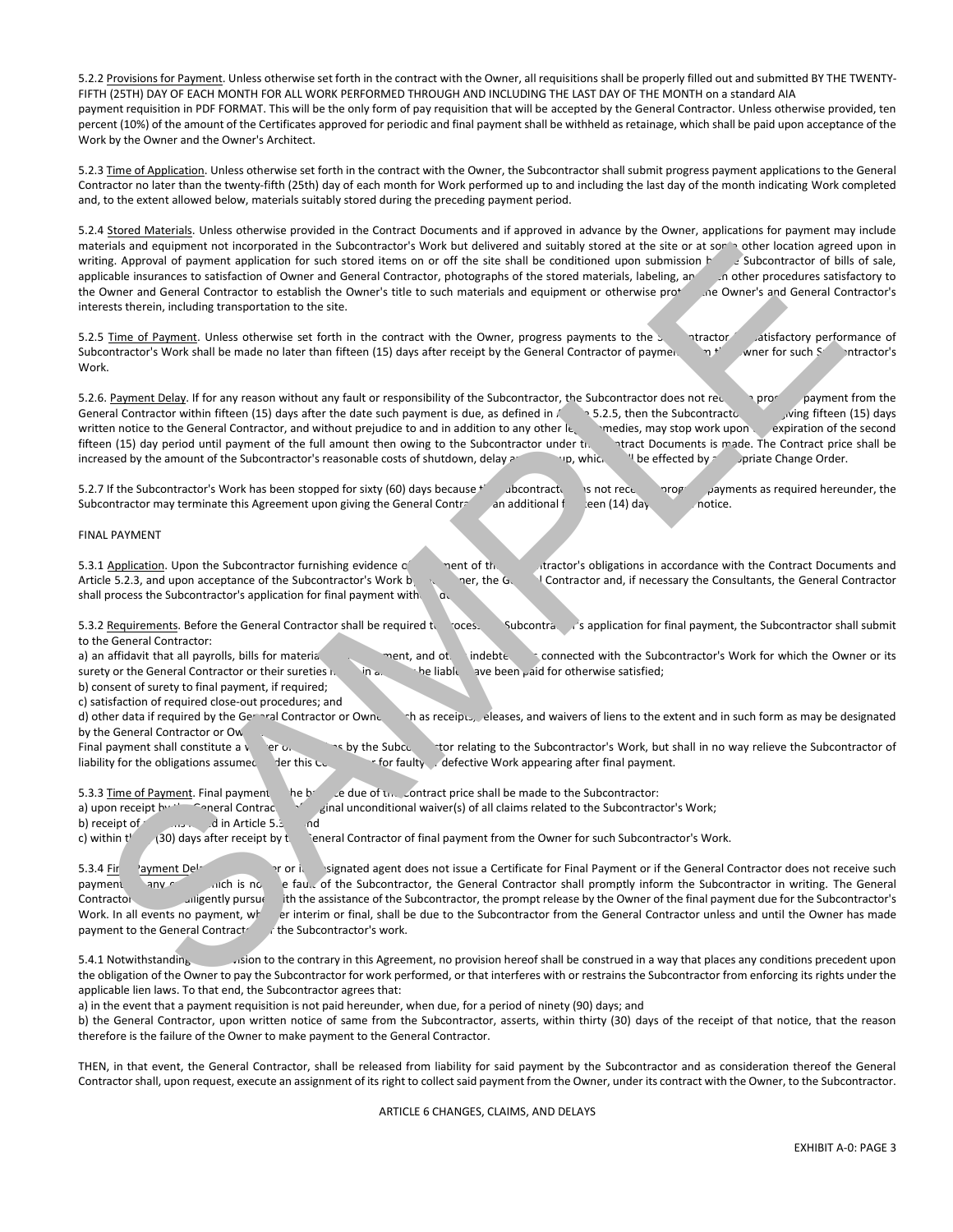### CHANGES IN WORK

6.1.1. General Contractor without invalidating the Subcontract may make a change in the Work for additions to, deletions from or alterations of Work, the method or manner of performing Work, and such other modifications as General Contractor may require, whether substantial or insubstantial. When General Contractor so orders in writing, the Subcontractor shall make any and all changes in the Work that are within the Scope of Work and unless so ordered, Subcontractor shall not perform changes unless approved in writing by a person authorized herein to bind the General Contractor, it being specifically understood and acknowledged by Subcontractor that no person other than the individuals identified in this subcontract has authority to authorize a change in the Work. General Contractor's Project Manager, Site Superintendent or any other of General Contractor's employees, other than such persons identified herein, do not have any explicit or apparent authority to authorize any such change in the Work, but may only confirm the hours worked and quantity of material provided by Subcontractor pursuant to this Agreement.

This also applies to any and all signed tickets. Any ticket(s) signed by General Contractor or anyone assumed to be representing General Contractor are a "Verification of Time and Material Only" and signature does not guarantee payment. Signature in no way indicates the work performed was additional work. Any change that may be made by Subcontractor without approval from General Contractor shall have been made solely at Subcontractor's risk. Where such changes made by Subcontractor without approval involve additional cost, Subcontractor hereby waives all claims for additional corpensation therefore.

6.1.2 The Contract Price and time may be adjusted for a change in the Work made pursuant to the directions of General Contractor and the Montro of adjustment, if any for each such change in the Work shall be made as set f if any, for each such change in the Work shall be made as set forth below. Subcontractor shall submit bills an other proofs of a considerational cost, including any adjustment in the time of the Subcontractor's performance for such change in the Work as may be satisfactory to the General Contractor (5) days of a request by General Contractor (or seventy-two hours in the case of an emergency). Any claim for adjustment in eithe Submitted Submitted thereafter is waived. Nothing in this Section shall negate from Subcontractor's obligation to notify General Contractor wit. enty-two hours setart of any delay in connection with any claim for delay.

6.1.3 The value of a change in the Work shall be determined by one or more of the following:

(a) Unit Prices (to the extent set forth in Exhibit D-1 of the Agreement) or

(b) if no Unit Prices or Alternates are previously agreed to, then the value of the change in the Work shall be determined by adding or deducting a fixed sum amount agreed on between General Contractor and Subcontractor which shall include an allowance overhead and profit not to exceed the guidelines set forth in subparagraph (c) below; or

(c) By adding:

i. For labor – the actual cost to Subcontractor of labor for base wages a set forth in the approved wage rate shibit D-3, including any required union benefits as set forth in the applicable collective bargaining agreeme  $\qquad$  any), plus premiums required to be paid by Subcontractor for liability and workers' compensation insurance for such labor, plus state taxes for unemployn. surance a detail social security taxes, plus the allowance for Subcontractor's profit, supervision, administrative and all other overhead and indirect costant to the labor portion of the change in the Work noted below; plus ii. For materials-the actual cost to Subcontractor of materials incorporated or to the Project, including transportation to the site, sales tax on such materials, maintenance, operation and rental or reasonable rental value of equipment owned by Subcontractor, other than small tools, plus the allowance for Subcontractor's profit, supervision, administrative and indirect costs related to the materials portion of the change in the Work noted below. when the and showed CoV and speake of planet appeared to the very independent of the second weak and the second with the second with the second with the second with the second with the second with the second with the seco

(d) Should Subcontractor subcontract a change in the Work on the basis of the cost of labor and materials, payments to subcontractors of any tier that actually performs the change in the Work shall be governed the provisions in subparagraph (ii) above; provided, however, the aggregate of allowances shall not exceed the maximum noted below for labor and materials and it shall be the responsibility of Subcontractor and its subcontractor(s) of all tiers to allocate the allowances set forth in this subparagraph (d) between and and themselves.

(e) If Unit prices are stated in the Contract Document subsequently agreed upon (in each case to the extent now or hereafter attached to the Agreement as Exhibit D-1), and if quantities originally contemplated and added or deleted in a proposed change that application of such Unit Prices to quantities of Work proposed will cause substantial inequity to the General Contractor or Subcontractor, the applicable Unit Prices shall be equitably adjusted.

(f) Some other method of calculation the value of a change in the vork as may be determined by General Contractor, or, if the contract between the General Contractor and Owner contains provisions  $\alpha$  the pricing of a change in the Work, the more stringent provisions apply in the General Contractor's discretion. (g) Unless otherwise set forth in the tract with  $\sim$  in the event of any claim for additional compensation by the Subcontractor, it is agreed that additional materials and labor shall be submitted at the Subcontractor cost, which shall include a five percent (5%) mark-up for overhead and profit on Labor, a five percent (5%) mark up for overhead and profit Aaterial, and five percent (5%) mark-up on any Sub tier Contractor.

6.1.4 Annexed to the Work. Agreement as Exhibit 1 are cost breakdowns and unit prices utilized by the Subcontractor in calculating the cost of the Work. Whenever ange in the Work shall be complated for the Project, it is agreed that:

claims.

a) Every contractor who is request, unit a price on a Change in the Work, shall provide such price within five (5) working days of such request, unless the request is denoted as an emergency, in which case it shall be supplied within three (3) working days. The failure of the Subcontractor to strictly comply with this provisible in the individual subject in the amount of \$1,000 per day, beyond the above time limits to compensate the Contractor for

any delay that the that may delay that to it in processing the Change in the Work. Further, the Contractor shall also have the right, but not the obligation, to price up the change in the Change in the Work. Further, the C subcontractor's behalf. In this event, Subcontractor shall accept such compensation, if any, without further rights and/or

b) When possible, Changes in the Work shall be performed at a price equal to the amounts shown on the annexed schedule for similar Work provided the unit prices set forth there. **In the industry in the industry. Provided also that the Work can be done in conjunction with the specified Work on** the Project so that there are no additional start-up costs to be absorbed (or if no similar Work or unit price is shown, or if the Subcontractor must restart that portion of the Work, for a reasonable price to be determined by comparison with the prices stipulated for items on the annexed list.)

c) The parties shall proceed with any such Change in the Work in accordance with the provisions of Article 7 of AIA Document A201-2007, except that whenever that Article refers to the Contractor, it shall, for the purposes of this Contract, be held to refer to the Subcontractor, and, whenever that Article refers

to the Architect, it shall, for the purposes of this Contract, be held to refer to the Contractor. No other provisions of AIA A201-2007 shall apply to this Contract except as otherwise specifically provided in this Contract.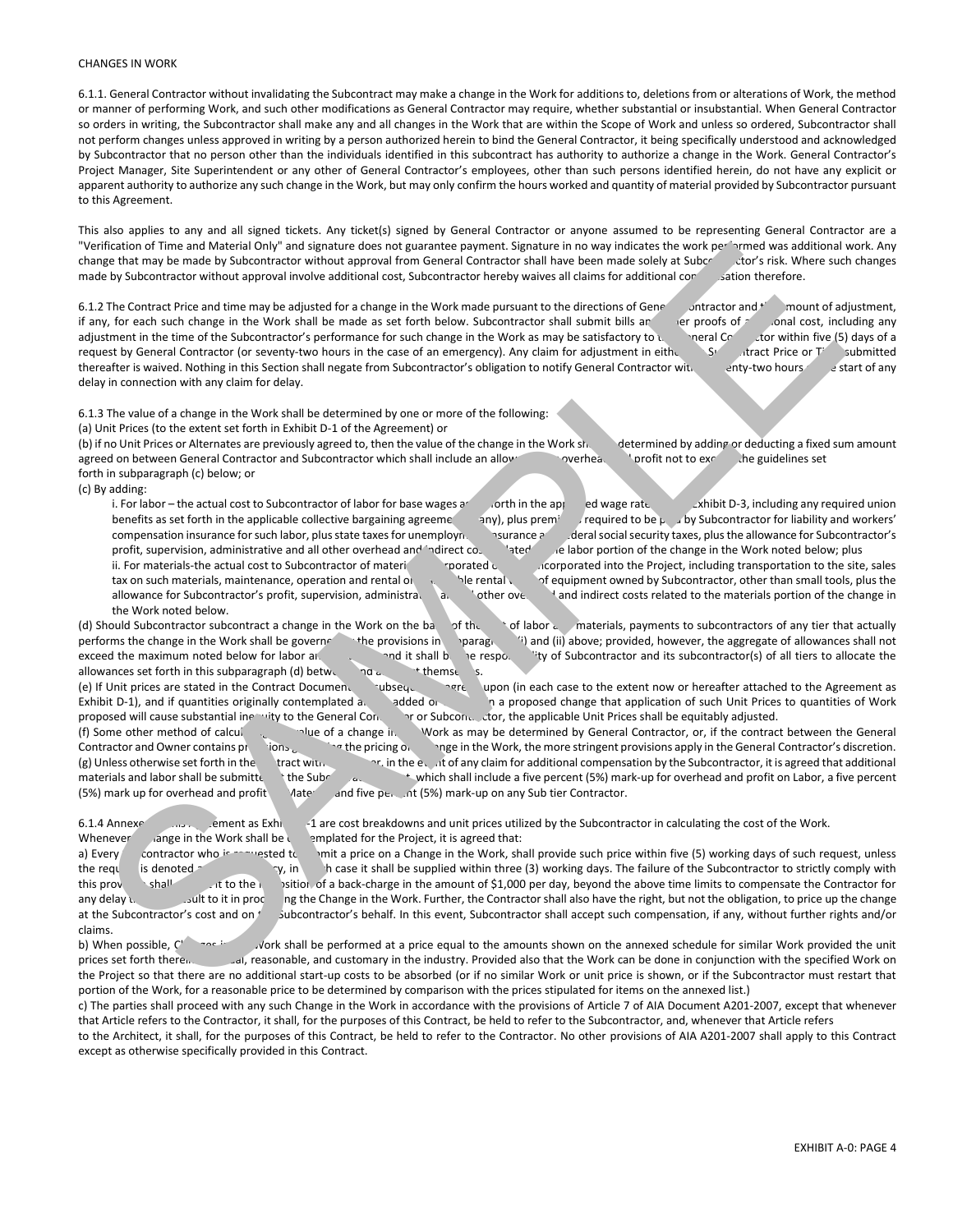6.1.5 If the Subcontractor claims an increase in the Subcontract Price, Subcontractor shall advise General Contractor in writing within five (5) days after the occurrence of the matter giving rise to such claim setting forth the impact on the Subcontractor's Work. Any claim for adjustment submitted thereafter is waived. Pending resolution of such dispute, Subcontractor shall perform such disputed work which performance will not prejudice a claim by Subcontractor for additional compensation. Subcontractor shall perform work which General Contractor agrees is a change in the Work whether or not Subcontractor and General Contractor have agreed as to compensation for the change in the Work.

6.1.6 The following shall apply with respect to estimates for a change in the Work and/or additional work requested by General Contractor:

(a) Within five (5) days following receipt by Subcontractor of either (i) plans and/or specifications which indicate or reasonably imply a change in the Work or (ii) a request from General Contractor for an estimate of a proposed change in the Work, Subcontractor will furnish in the form required by General Contractor an estimate of the cost of the change in the Work.

(b) Should Subcontractor not furnish the estimate in accordance with paragraph (a) above, Subcontractor will be bound by such adjustment General Contractor determines to be reasonable in the circumstances and in the industry.

(c) Should Subcontractor submit an estimate which is rejected by General Contractor and should General Contractor elect to procend with such work, the provisions of Section 6.1.3 shall be implemented.

6.1.7 The amount of credit to be allowed by Subcontractor to General Contractor for a deletion or change which resultreed the decrease in the Subcontract Price shall be the actual net cost as confirmed by General Contractor. When both additions and deletions covering related Yor substitution einvolved in a change in the Work, the allowances for overhead and profit shall be applie in the Work, the allowances for overhead and profit shall be applied on the basis of the net increase, if any, with respect to that change in the Work.

6.1.8 Pending final determination of the cost, amounts which have been approved may be included in Applications for

6.1.9 General Contractor has the right to delete portions of the Work from this Subcontract and award same to Other Contract The amount one credit to this Subcontract will be the greater of the actual cost of the deleted Work as paid to Other Contractors, or the value of the work as the in approved schedule of values including overhead and profit thereon.

6.1.10 Receipt of payment or time adjustment from Owner by the General Contractor for changes in the Subcontractor's Work shall be an express condition precedent to the right of the Subcontractor to receive payment or time adjustment from the General Contractor and the payment or time and the General Contractor and the payment provisions in this Subcontractor and the paym apply to payments for change orders.

6.1.11 If the progress of the Subcontractor's Work is substantially delayed with the fault or reponsibility of the Subcontractor's Work is substantially delayed with the fault or reponsibility of the Subcontractor's Work i i. the acts or omissions of the Owner or Architect or General Contractor (or other parties for whom they are responsible), including changes to the Work or time extensions granted by a court, not caused by negligent or willful acts or omis. The Subcontractor of Subcontractor;

ii. fire; iii. acts of God;

iv. acts of the public enemy;

v. unavailability of, or inability to obtain, labor or materials by reaso. faction any governal body which affect the supply or availability of labor or materials; vi. floods;

vii. rebellions, riots, insurrections or sabotage;

viii. unusually severe weather conditions; and

ix. unforeseen concealed above-grade and subsurface conditions, including previously dentified hazardous materials which could not have been anticipated in the exercise of reasonable due diligence.

Then the time for the Subcontractor's Work (but only to the extent not attributable to the General Contractor, the Subcontractor (or any of its subcontractors) and only to the extent the Subcontractor has used its best efforts inimize the period of delay or hindrance by means which include, at no additional cost to General Contractor, seeking alternate so component or or materials or acceleration of the Subcontractor's Work) shall be extended by change order to the extent obtained by General Contractor from Owner under the Contract Documents as applicable to the Subcontractor's Work.

6.1.12 The Subcontractor's sole and explusive remedy for the fault or responsibility of the Subcontractor and as explicitly set forth above shall be an extension of time in the performance he Subcontractor's v. A. Subcontractor expressly agrees not to assert, and hereby waives, any claims for damages, including the resulting from increased labor or material costs on account of any delay, obstruction, or hindrance from any cause whatsoever, whether or not foreser and whether or not anticipated. Neither the Owner nor the General Contractor shall be liable to the Subcontractor for any damages or additional compensa<sup>t</sup> (including acceleration costs) as a consequence of delays to the Subcontractor's Work. Bould subscripted to the subscripted by Gorean Contracts and one of contracts each piece of subscripted by the subscripted by the subscripted by the subscripted by the subscripted by the subscripted by the subscripted by

6.1.13 Subcontractor shall not be allowed an extension of time unless Subcontractor has established to the satisfaction of the General Contractor and Owner that the delay comed by Subcontractor is for a portion of the Work on the critical path of the Work schedule.

6.2.1 Claims Relating to Owner. The Subcontractor agrees to make all claims for which the Owner is or may be liable in a manner acceptable to the General **Contractor** 

6.2.2 Notice of such claims in the given by the Subcontractor to the General Contractor within one (1) week (and always) prior to the beginning of the Subcontractor's Work for the event for which such claim is to be made, or immediately upon the Subcontractor's first knowledge of the event, whichever shall first occur, otherwise, such claims shall be deemed waived.

6.3 Claims Relating to General Contractor. The Subcontractor shall give the General Contractor written notice of all claims not included in Article 6.2 five (5) days prior to the beginning of the event for which claim is made; otherwise, such claims shall be deemed waived.

6.3.1 All unresolved claims, disputes, and other matters in question between the General Contractor or Owner and the Subcontractor including claims as set forth in Article 6.2 shall be resolved in the manner provided in Article 14 herein.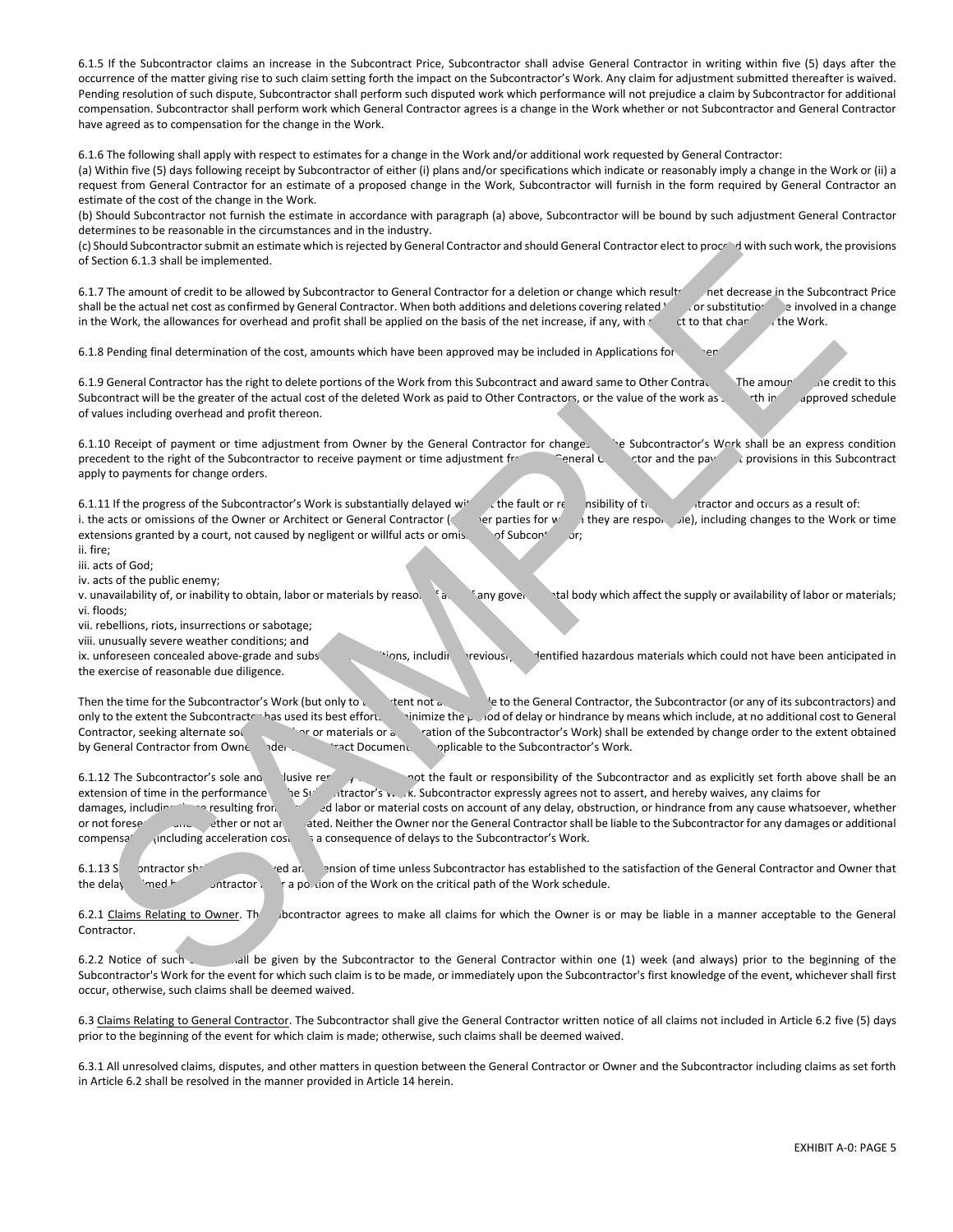6.4.1 Delay. If the progress of the Subcontractor's Work is substantially delayed without the fault or responsibility of the Subcontractor, then the time for the Subcontractor's Work shall be extended by Change Order to the extent obtained by the General Contractor from the Owner and the Schedule of Work shall be revised accordingly.

6.4.2 The General Contractor shall not be liable to the Subcontractor for any damages or additional compensation as a consequence of any delays or interference, no matter how caused, unless the General Contractor has first recovered same from the Owner or other Subcontractors, it being understood and agreed that the Subcontractor's sole and exclusive remedy for delay shall be an extension in the time for performance of the Subcontractor's Work, but only to the extent that the General Contractor is granted such an extension from the Owner.

6.4.3 If the progress of the Subcontractor's Work is delayed for reasons not excused hereunder, then the Subcontractor shall be liable for the General Contractor's additional cost, and the like, as set forth in Article 10.

6.5.1 Liquidated Damages. If this agreement or the Contract Documents provide for liquidated damages for delay beyond the completion date set forth in the Contract Documents, and if they are so assessed, then the General Contractor may assess same against the Subcontractor in Subcontractor's share of the responsibility for such delay. However, the amount of such assessment shall not exceed the quart assessed against the General Contractor.

6.5.2 Such assessment may be made in the month of the delay and shall be held by the General Contractor until such the subcontractor is back on schedule and the delay occasioned thereby has been eliminated.

6.6 Billing Delays - Change Order Work. It is the responsibility of the Subcontractor to timely submit all bills relating to change Order Work beind its original Contract obligations. No Change Order Work billing will be accepted thirty (30) days after the completion of the Change Order

## ARTICLE 7 GENERAL CONTRACTOR'S OBLIGATIONS

7.1 Authorized Representative. The General Contractor shall designate one (1) or more persons who shall be the General Contractor's authorized representative(s) on-site and off-site. Such authorized representative(s) shall be the only person(s) the Subcontractor shall look to for instructions ders, and/or directions, except in an emergency and except that the representatives shall have no authority to executive  $\mu_{\rm p}$ . Change  $\mu_{\rm p}$  cover one thousand dollars (\$1,000.00) in value. The onsite representative shall default to the General Contractor's Project Superintendent, unless a fined otherwise in this agreement. The offsite representative shall default to the General Contractor's Project Manager, unless defined otherwise in this agreement.

7.2 Storage Allocation. The General Contractor shall allocate adequate sto. The available, for the Subcontractor's products, materials, and equipment during the course of the Subcontractor's Work. The Subcontractor, ver, and safety of its and safety of its products, materials, and equipment on the site or elsewhere until acceptance of the Subcontractor's work by General Contractor, Architect/Engineer, and Owner. Protection shall be furnished, installed, maintained, and removed as directed by the Subcontractor. Removals and reinstallation of protection to allow for inspection by authorized personnel is included. Losses due to improper storage, theft, vandalism, casualty, or failure to secure Work or to install temporary protective devices shall be borne by the Subcontractor irres ver of whatever the General Contractor might take to secure the worksite. Storage and delivery of material and equipment at the site shall be permitted to the extent approved in advance by General Contractor, and if anything so stored obstructs the progress of any portion of work, it shall be prompted on relocated by the Subcontractor without reimbursement. If not removed or relocated within 24 hours, General Contractor may do so with its own forces and backcharge the responsible Subcontractor. 1) <u>Limited Smarters</u> if this agreement of the Comment Counterts provide for limited simultanes for discusses and agreement in the comment of the comment of the comment of the comment of the comment of the comment of the

7.3 Timely Communications. The General Contractor shall consmit, when the promptness, all submittals, transmittals, and written approvals relating to the Subcontractor's Work.

7.4 Non-Contracted Services. The General Contractor agrees, except as otherwise provided in this Agreement, that no claim for non-contracted construction services rendered or materials furnished shall be valid unless the General Contractor provides the Subcontractor notice: a) prior to furnishing of the services materials, examelenes in a memorgency affecting the safety of persons or property; b) in writing of such claim within five  $\Box$  working  $\Box$  working such services or materials; and c) the written charges for such service materials no later than the fifteenth (15th) day of the calendar month following that in which the claim originated.

7.5 The Subcontinum the paid by the General Contractor after a reasonable time following being paid by the Owner, unless otherwise provided in the Contract Document on the payment of certifica ssued under the Contract or in the Schedule of Values. The amount of the payment shall be equal to or less than the percentage of completion certified by the Center or its authorized agent for the Work of this Subcontractor applied to the amount allowed the General Contractor on account of the Subcontractor's interests therein or such lesser amount as agreed upon.

## ARTICLE 8 SUBCONTRACTOR'S OBLIGATIONS

8.1 Obligations Derivative. The Contract Documents are complementary and what is required in any part thereof shall be a binding obligation even if omitted elsewhere. The Subcontractor is bound to itself to the General Contractor under this Agreement to the highest standards to which the General Contractor is bound to the Owner under the Subcontractor's bound to the Owner und c Documents. In the event of contradictory or inconsistent matters arising under the Contract Documents, the Subcontractor's obligation shall be to perform to the greater, higher or most difficult standard set forth in those Documents. The Subcontractor agrees that all Work shall be done subject to the final approval of the Architect or Owner's authorized agent, and its decision in matters relating to artistic effect shall be final, if within the terms of the Contract Documents.

8.2.1 The Subcontractor shall furnish and pay for all of the labor, materials, equipment, and services including, but not limited to, competent supervision, shop drawings, samples, mock-ups, safety, tools, and scaffolding as are necessary for the proper performance of the Subcontractor's Work. The Subcontractor shall supply a sufficient number of skilled workmen and materials to prosecute the work with promptness and diligence and to avoid delay or interference with other Contractors on the job.

8.2.2 The Subcontractor shall provide a list of proposed sub-subcontractors and suppliers (Exhibit D-4), be responsible for taking field dimensions, providing tests, ordering of materials and all other actions required to meet the Schedule of Work.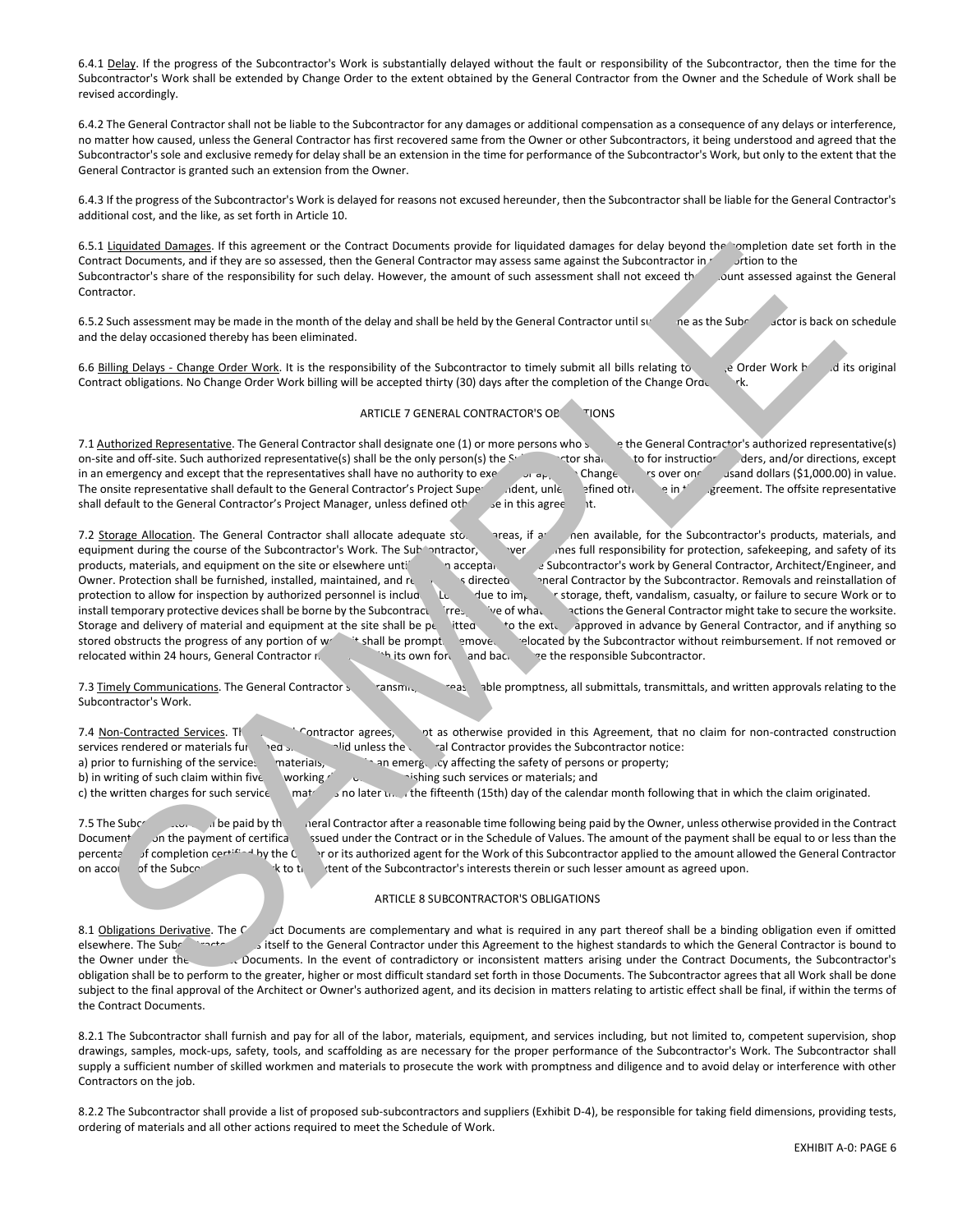8.2.3 The Subcontractor shall, upon submission of payment requests, furnish satisfactory evidence to the General Contractor verifying compliance with Articles 8.1, 8.2.1, and 8.2.2.

8.2.4 The Subcontractor shall make all requests or claims for changes, extras, for extensions of time and for damage for delays or otherwise, promptly (within five (5) working days), in writing, to the General Contractor consistent with the Contract Documents. In particular, the Subcontractor shall not modify the Work in any way, nor shall it change the schedule or any other aspect of the performance of the Work; nor shall it do anything for which it expects to receive extra compensation until and unless, in any of the cases just mentioned, it has notified the General Contractor in writing of its intentions and received a written approval for same.

8.3 Temporary Services. The Subcontractor shall furnish all temporary services and/or facilities necessary to perform its Work. The Subcontractor shall be responsible to provide its own and the General Contractor's supervisory forces to work overtime when necessary for the prosecution of the work within the schedule or when directed by the General Contractor. In the latter case, the General Contractor agrees to pay the additional cost for such overtime arising out of the additional compensation that may be pursuant to law or labor agreement and in accordance with Exhibit D-3.

8.4.1 Coordination. It is acknowledged and agreed that an integral part of the contractual obligations of the Subcontractor is to attend all job meetings from time to time, unless otherwise excused in writing from so attending. The Subcontractor shall abide by the planning, scheduling, and related arcommodations arising out of decisions made at said job meetings without claim for additional time or compensation, except where said determinaterially affects the time or cost of performing the Subcontractor's Work in a way not reasonably contemplated by the Parties, by customary practice in dustry or contract Documents. Failure to attend shall require the Subcontractor to reimburse the contractor the liquidated amount of \$1,000 per incident for each such as the subcontractor to reimburse the contractor the liquidated amount of \$1,000 per incident which amount is intended to compensate the contractor for the additional burden imposed by the subcontractor's non-attendance. The liquidated amount shall be assessed as a back charge against the next submitted requisition, unless prior thereto, the subcontractor delivers to the general contractors main office a check that is payable to the selected charity of choice by the General Contractor.

#### 8.4.2 The Subcontractor shall:

a) cooperate with the General Contractor and all others whose work may interfere or intertwine with the Subcontractor's Work;

b) specifically note and immediately advise the General Contractor of any such interference with the Subcontractor's Work;

c) participate in the preparation of coordination drawings and Work schedules in areas of congestion; and d) promptly submit shop drawings, drawings, product data, cut sheets, submittal disamples, and squired, in to carry on said Work efficiently and at speed that will not cause delay in the progress of the General Contractor's Work or o<sup>t</sup> straches of the rk carried on by outcontractors. It is the Subcontractor's responsibility to insure that its submittals and shop drawings are not in contractors of subcontractors or applicable laws or regulations and to harmonize them in order to avoid conflict. A minimum of one (1) sepia and shall be rints the submitted with each shop drawing submitted for approval. Cooperation includes the obligation to accept such reasonable changes in the Work as the Owner or the General Contractor or their agents may from time to time require, which changes shall be paid for in accordance with this C

e) Furnish the General Contractor, prior to completion of the Work, or when requested the General Contractor, whichever is sooner, all as-built drawings (in both CADD & pdf files), operating and maintenance manuals, and/or esconstruction manuals ther with any other documents required by the Contract Documents and in a form acceptable to the General Contractor.

f) Follow such reasonable directions as maybe given by the General Contractor and the such as regarding matters such as (but not limited to) the performance of work, coordination with other trades, and the staging of its work and supplies.

## 8.4.3 Completion of Work;

a) Subcontractor shall perform all Work, including bu imited the completion of all "punch list" Work, and (ii) Work that the Subcontractor asserts is Change Order Work for which it asserts it is entitled to a nal compensation as directed by General Contractor, in a timely fashion so as to cause no delay to substantial completion and/or final completion of the Work, work of Other Contractors, or others. Subcontractor shall commence all such Work or punch list Work within twenty-four (24) how the General Contractor, and all "punch list" work shall be performed on overtime, at no additional cost to General Contractor or Owner, when required by the Owner and/or circumstances and shall be completed within five (5) days of said notice, unless Exhibit B-1 indicates otherwise and/or the nature of the Punch List work renders it im<sub>possible</sub> to comply with this time requirement. In the absence of specific punch list items, Subcontractor shall take direction from the authorized representative (s) of the General Contractor. With respect to corrective Work should Subcontractor fail to commence such Work in a manner sate to the contractor contractor prior to the commencement of such corrective work by others, General Contractor shall have the right to prohibit Subcontractor from returning to the Project site until all Work or punch list work is completed by General Contractor's own forces or by others, at the option of the General Contractor, at Subcontractor's cost. Should Subcontractor fail to complete Work in accordance herewith, General Contractor shall have the right either to (i) complete said k at such times as General Contractor deems convenient, on a time and material basis, at its usual and customary rates, an accordance with applicable collective bargaining agreements (if any), plus the costs of general requirements and direct supervision plus ten percent (10%) o ead and ten percent of percent (ii) hire such consultants or other subcontractors to perform the work. The General Contractor shall be reimburs v the suractor for all expenditures incurred thereby, plus the costs of general requirements and direct supervision plus ten percent (10%) overhead and ten cent (10%) prof (b) All costs incurred by General Cortractor and/or Owner (plus the costs of general requirements and direct supervision plus ten percent (10%) overhead and ten one de de distribuye de de mais Contractor, in la base de contractor presente participa a contractor de la contractor de la contractor de mais Contractor de la contractor de la contractor de la contractor de la contractor

percent (10%) profit and interest  $\ell$  e prevailing rate) resulting from the failure of Subcontractor to complete Work or punch list or corrective Work in accordance herewith will be deducted from the unpaid balance of the Subcontract Price. If such costs exceed the unpaid balance, Subcontractor shall pay the difference to General Contractor with  $\epsilon$  (5) business days of receipt of costs incurred.

8.5.1 Authorized Representative. The Subcontractor shall designate one or more persons who shall be the authorized Subcontractor's representative(s) on-site and off-site. The name of the person(s) so designated shall be inserted where 'Contact' is shown on the first page of the Agreement. In the event no name is inserted on the first page of this Agreement, it shall defer to the Subcontractor's Project Manager, Superintendent, and Foreman. The Subcontractor shall have a competent foreman and/or superintendent on the site at all times during the performance of this Subcontract Agreement. Said foreman and/or superintendent shall be fully authorized to act on behalf of the Subcontractor. Such authorized representative(s) shall be the only person(s) to whom the General Contractor shall issue instructions, orders or directions, except in an emergency.

8.5.2 Concerning any duty or responsibility of the Subcontractor set forth in this Agreement as to which it is not in compliance after three (3) days written notice, the General Contractor is authorized to take such action and to engage such persons to perform said duties and shall be entitled to deduct the costs thereof, including overhead and profit, from any amounts due to the Subcontractor and/or pursue damages against the Subcontractor.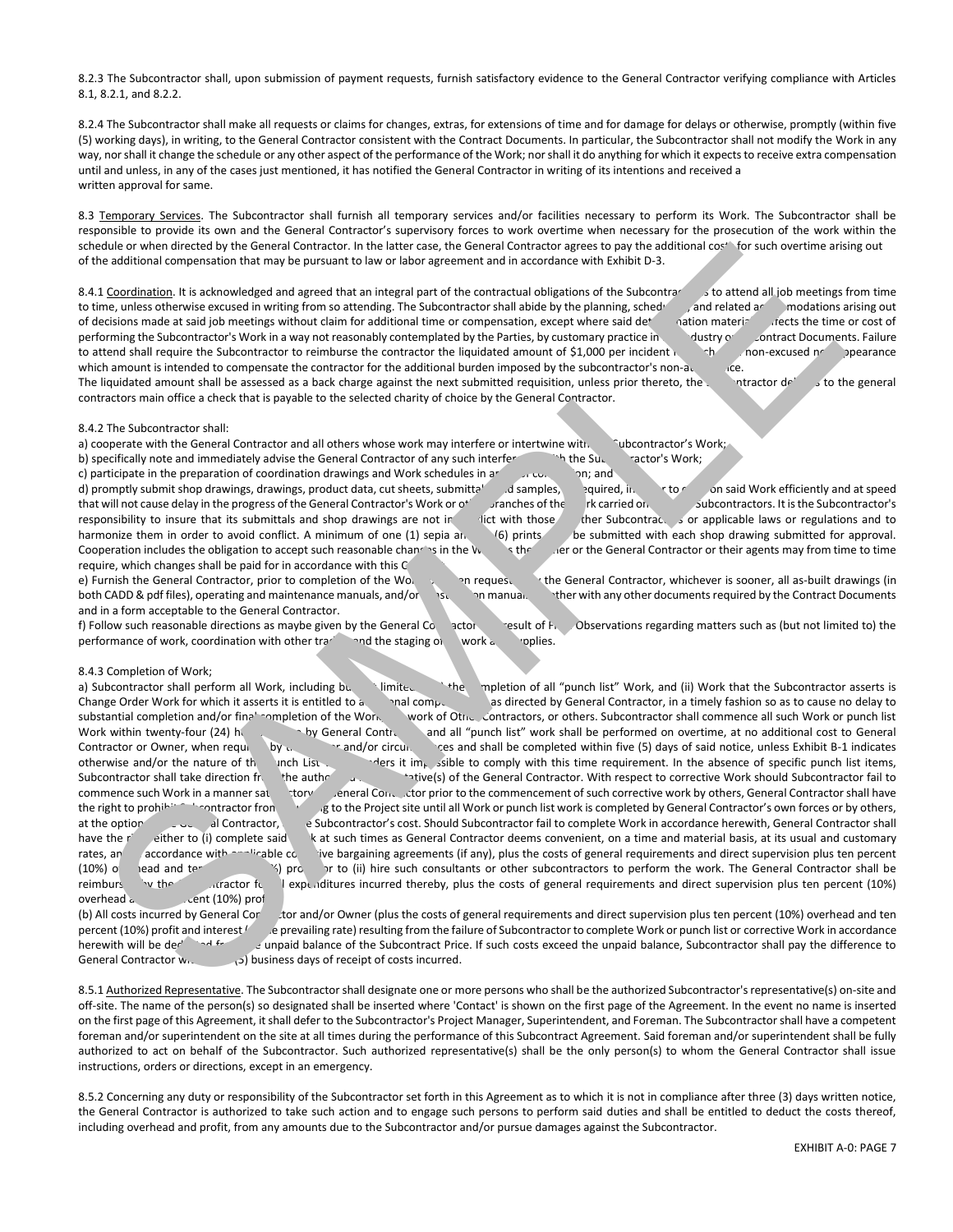8.6.1 Provisions For Inspection. The Subcontractor shall notify the General Contractor when portions of the Subcontractor's Work are ready for inspection and with adequate and advance notice so inspection(s) can be scheduled and performed without impact to the project schedule. The Subcontractor shall at all times furnish the General Contractor and its representatives adequate facilities for inspection of materials at the site or any place where materials under this Agreement may be in the course of preparation, process, manufacture or treatment.

8.6.2 The General Contractor shall have the right to cause an inspection or testing to be done with respect to any portion of the Subcontractor's Work, at any time. The Subcontractor shall promptly correct Work rejected by the General Contractor or failing to conform to the requirements of the Contract Documents, whether observed before or after Substantial Completion and whether or not fabricated, installed, or completed. The Subcontractor shall bear costs of correcting such rejected Work, including additional testing and inspections and compensation for the General Contractor services and expenses made necessary thereby. The Subcontractor shall furnish to the General Contractor in such detail and as often as required, full reports of the progress of the Subcontractor's Work.

8.6.3 The review or inspection of the Subcontractor's work, submittals, etc., by the General Contractor and/or Project Team shall not relieve the Subcontractor from its obligation to perform the Work in accordance with the Agreement. Notwithstanding that the General Contractor may de dimensions or specifications in the Contract Documents, the Subcontractor shall take such measurements as will ensure proper matching and fitting of contract work. Should performance of the Subcontractor's work depend upon the performance of other work, the Subcontractor shall carefully examine all guous or dependent work, determine whether it is suitable for performance of the Subcontractor work and report immediately any unsuitable condition writing. Failure lo so will operate as a waiver by the Subcontractor of any claim that such work was unsuitable. By proceeding, Subcontractor there exercepts the condition and acknowledges it is adequate for their work to proceed.

### 8.7.1 Safety and Cleanup. The Subcontractor shall:

a) at all times keep the building and premises free from debris and unsafe conditions resulting from the Subcontractor's Work b) center piling all debris (if union project). Else, loading of all debris into containers provided for Subcontractor's use; c) follow the General Contractor's cleanup and safety directions, if any.

8.7.2 If the Subcontractor fails to immediately commence compliance with such safety duties or con. e cleanup duties or within twenty-four (24) hours after receipt from the General Contractor of written notice of non-compliance, the General Contractor may, hall have no obligation to, implement such safety or cleanup measures without further notice and deduct the cost thereof from any amounts due to become like the Subcontractor. If deemed by the General Contractor to be an emergency situation, the twenty-four (24) hour notice provided for herein is hereby waive the Subcontractor.

8.7.3 The Subcontractor agrees to comply fully with all local, state and federal ordinances, regulations and laws; all safety and work regulations instituted by the General Contractor for this particular project; and safety regulations containe in the General care cafety manual, a copy of which is available for inspection at the General Contractor's office; and to report all accidents to the General Contractor's  $\mathbf{r}'$  at Manager and Superintendent the same day of the incident. In the hiring, promotion transfer and discharge of employees, the Subcontractor agrees not to discriminate against or in favor of any person because of his or her race color, creed, national origin, sex, age, status as a veteran, handic<br>
able to this Project and to this Contract, the Subcontractor agrees to comply with all requirements of Executive Order No. 11246 and all rules and outer sissued vunder or pursuant thereto, and to furnish to the General Contractor all required reports, information and data needed by the General Contractor comply with a porting requirements of said Executive Order. The Subcontractor shall provide safe working conditions for its employees and for all other on the prototypedual share essarily require them to be in, on, or about the area where the Subcontractor is working. All employees of the Subcontractor shall weard-hats, and proper PP&E (inclusive of proper footwear). Safety is the sole responsibility of the Subcontractor. Anyone found in violation of any of these provisions may be removed from the jobsite by the General Contractor. The obligations of the Subcontractor as the subcontractor as the safety precautions of the Subcontractor as the safety precautions of the Subcontractor at a subsection of the Subcontractor and suppleme which may be necessary or appropriate in connection with the performance of the Subcontractor's work and for which safety precautions the Subcontractor is 3 The review of the Subscript of the Montenant work, then yields the resume and containing the season in the subscript of the subscript of the subscript of the subscript of the subscript of the subscript of the subscript

responsible.

The Subcontractor hereby agree the fully with the construction safety provisions of the Contract Work Hours Standards Act of 1962, as amended, the Occupational Safety and Health Act of 1970, and any comparable laws in effect where the Project is being carried out. The Subcontractor hereby agrees to indemnify and hold harm the General Contractor from any claims of any kind or nature whatsoever by reason of the Subcontractor's failure to fully comply with such laws or orders iss thereunder and to refuse the General Contractor for any fines, expenses, court costs, insurance claims, or related damages incurred by the General Contractor of the Subcontractor's failure to so comply. The Subcontractor agrees to comply with all applicable laws and regulations dealing with or relating with or relation or wage and price controls and to indemnify and save harmless the General Contractor on account of the Subcontractor's failure to abide by safety regulations, the General Contractor may, but shall have no duty to, supply such althorm such absent safety measure on behalf of the Subcontractor and back-charge the Subcontractor for the cost thereof plus over d, profit and start-up costs at rates defined elsewhere herein. In the event that the General Contractor does supply such safety equipment, including, but not limited to safety and hat charge heretofore will be Five Hundred Dollars (\$500.00) plus the cost of the item so supplied. The foregoing, however, if he without prejudice the exercise of any other right under the Contract by the General Contractor.

8.8 Protection of the Work. The Subcontractor shall take necessary precautions to properly protect the Subcontractor's Work and the Work of others from damage caused by the Subcontractor's operations. Should the Subcontractor cause damage to the Work or property of the Owner, the General Contractor or others, the Subcontractor shall promptly remedy such damage to the satisfaction of the General Contractor, or the General Contractor may so remedy and deduct the cost thereof from ants due or to become due the Subcontractor. Subcontractor is responsible to adequately protect their work until it is accepted by the General Contractor and/or Owner in writing.

8.9.1 Permits, Fees and Licenses. The Subcontractor shall comply with all Federal, State, and local laws and ordinances and give adequate notices to authorities pertaining to the Subcontractor's Work and secure and pay for all permits, fees, licenses, assessments, inspections and taxes necessary to complete the Subcontractor's Work in accordance with the Contract Documents.

8.9.2 To the extent obtained by the General Contractor under the Contract Documents, the Subcontractor shall be compensated for additional costs resulting from laws, ordinance, rules, regulations, and taxes enacted after the date of the Agreement.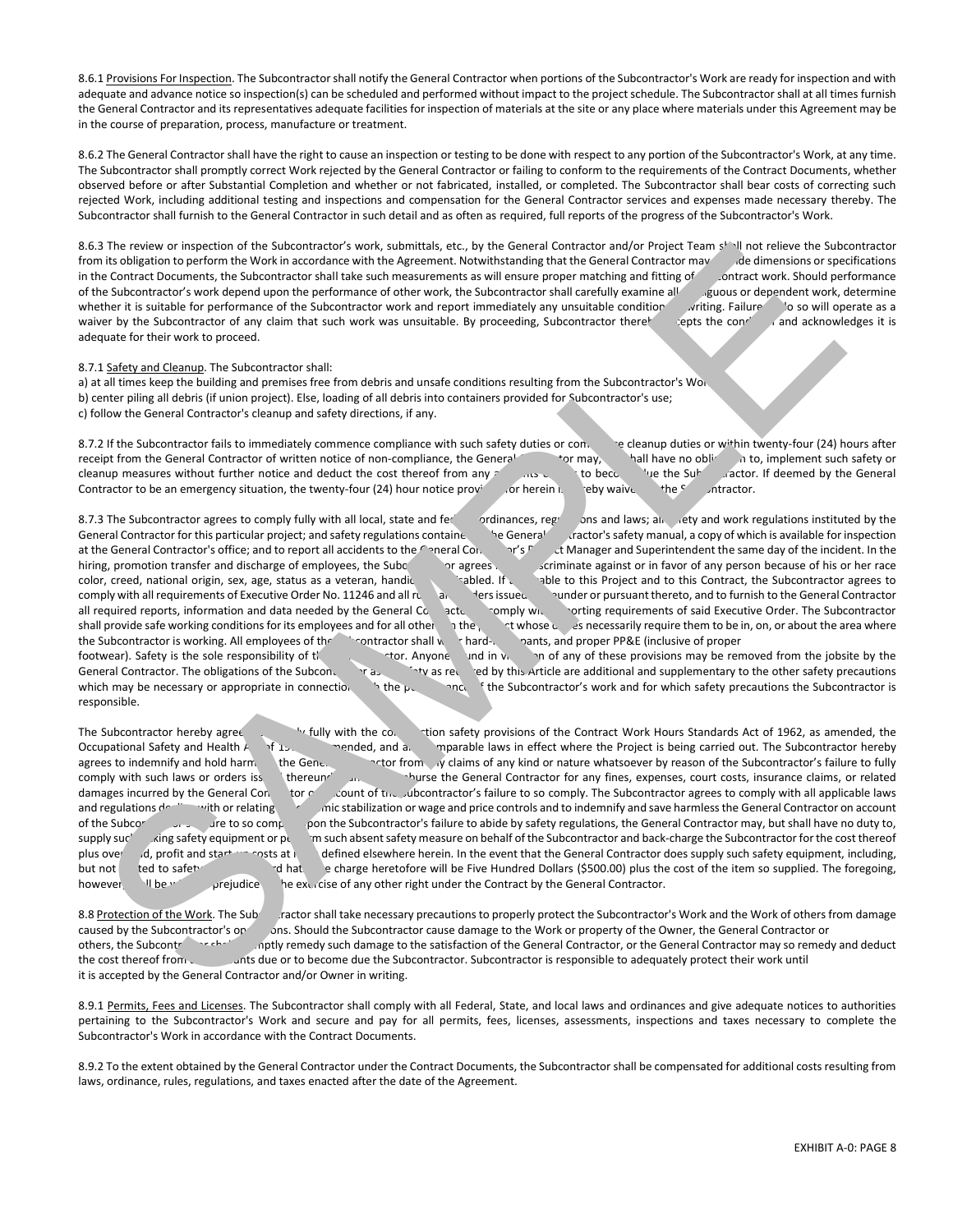8.10 Assignment. This Subcontract is solely for the benefit of the signatories hereto, except that where the General Contractor has agreed to make Subcontractor Agreements assumable by the Owner or Owner's construction lenders, the Subcontractor agrees to be bound to said Owner or lender to the same extent and under the same conditions as this Contract binds the Subcontractor to the General Contractor. The Subcontractor shall not assign this Agreement or its proceeds or subcontract the whole or any part of the Subcontractor's Work without prior written approval of the General Contractor which shall not be unreasonably withheld.

8.11 Approvals. Within the number of days specified in this Contract (or within five (5) consecutive working days if not specified), the Subcontractor shall furnish the General Contractor with all necessary details, shop drawings, specification sheets, catalogs, test reports, samples, and schedules pertaining to items included in the Subcontractor's work. These submittals shall be in the quantity, form, and manner prescribed by the Contractor. Approvals shall be only as to type and/or design, and the Subcontractor shall remain responsible for quantities, dimensions, coordination with the actual jobsite conditions as they exist, coordination with other trades, and compliance with all conditions of this Contract.

Review and/or Approval by the Architect or Engineer and General Contractor of drawings and other submittals shall not be construed as authority to depart from or modify the plans or specifications unless the Subcontractor accompanies its submittal with the Submittal Substitution Form,  $r$  the F-1, which must be completed in full and describe the proposed changes or modifications, and unless such changes or modifications are specifically approved in writing by the Architect and/or Engineer and General Contractor. Submittals must be accurate so that they can be processed ('No Exceptions', 'Reviewed approved', or 'Approved as Noted') on the first pass. Submittals are required to be a complete package by specification section and we reserve the right to refer in regional submittals.

If a resubmission is required as a result of a 'Revise and Resubmit' or 'Rejected' submittal, the Subcontractor shall lely responsible for the costs incurred by the General Contractor, Owner, Architect, Engineer, and/or Consultants associated with the additional review(s), as well as any additional expenses incurred. The Subcontractor agrees to furnish record and as-built drawings and operating manuals for all portions of its work for which such awings or manuals for all portions of its work for which such awings or manuals for all portion or appropriate, current, and complete in every detail, and meeting the requirements and approval of the Owner, General Contractor, Architect (or Engineer(s).

8.12 Non-Contracted Services. The Subcontractor agrees, except as otherwise provided in this Agreement, that no claim for non-contracted Services or the Subcontractor agrees, except as otherwise provided in this Agreement, rendered or materials furnished shall be valid unless the Subcontractor provides the General Contractor notice:

a) prior to furnishing any of the services or materials, except in an emergency affecting the safety of  $p = \frac{1}{2}$  as or property;

b) in writing of such claim five (5) working days prior to first furnishing such services or state is; and

c) the written charge with all necessary documentation for such services or mate in the service or the General Contractor or no later than the fifteenth (15th) consecutive working day following that in which the claim originated.

8.13 Notice of Non-Payment. If at any point during the Project there is a claim by the Subcontractor of any party claiming through the Subcontractor, that a payment is overdue, it agrees to provide fifteen (15) calendar da payment is overdue, it agrees to provide fifteen (15) calendar days written notice to the General Contractor of the General Contractor of the General Contractor of any lien. Since the filing of any lien. Since the General the failure to provide such notice deprives the General Contractor of 'ts ability to verburner over claims for payment without legal involvement, and since the filing of such liens without such notice has a deleterious effections of relations of the parties and with the Owner, and since it would be difficult to determine the precise damages owing from the failure to give such the Subcontractor or any party claiming through the Subcontractor to provide such notice, the General Contractor shall  $\mathbf{t}$  to liquidate an ages in an amount equal to ten (10) percent of the amount of any such lien filed without notice and shall be entitled to backcharge or otherwise assess the Subcontractor for such liquidated damages we are the fortest of the fortest of forest and forest of the system and the two-boxines and the system and the system and the system and the system and the system and the system and the system and the system and the syst

8.14 Claims by Subcontractor's Materialmen, Suppliers or Sub-Subcontractors in the Suppliers of Claims free of claims and liens asserted by any Materialmen, Suppliers or Subcontractors performing work through the Subcontractor and shall further ensure that its contracts with such entities contains the language set forth in 8.13 above. In the Subcontractor's Materialmen, Supplier or Sub-Subcontractor shall make a claim or a lien against the Project, the Subcontractor shall have  $\frac{1}{2}$  calendary safter notice to resolve the claim and/or to bond or otherwise satisfy and extinguish the lien. Upon the Subcontractor's failure to do so the Contractor's empower solve the claim and or to bond or otherwise satisfy and extinguish the lien, in its sole discretion, and to recover from the Subcontractor its costs of doing so in addition to the liquidated damages set forth in 8.13 above.

ARTICLE 9 GEN. OBLIGATIONS OF THE SUBCONTRACTOR

9.1 Layout Responsibility and Levels. General Contractor shall lay out and be General Contractor shall lay out and be strictly responsible for the accuracy of the Subcontractor's Work and for any loss or damage to the General Contractor or others by reason of the Subcontractor's failure to set out or perform its Work correction in e Subcontractor shall exercise prudence so that actual final conditions and details shall result in uniform alignment of finish surfaces in ance with the plans and specifications. It is understood and mutually agreed the Subcontractor shall be solely responsible even if the General  $Cr$  ctor or any other trade asset in any way.

9.2 Workgont of the Subcontractor's Workshall be executed in strict accordance with the Contract Documents in the most sound, workmanlike, and substantial manner. All workmanship shall be of the best of its kinds, and all materials used in the Subcontractor's Work shall be furnished in ample quantities<br>to facilitate the Contract Documents to and expeditio are If and expedition xecution of the Work, and shall be new except such materials as may be expressly provided in the Contract Documents to be otherwise.

9.3 Materials Furnished by others, it shall in the event the scope of the Subcontractor's Work includes installation of materials or equipment furnished by others, it shall be the responsibility only contractor to examine the items so provided and thereupon to receive, unload, handle, store, secure, and install the items with such skill and care as to ensure a satisfactory and proper installation. Subcontractor is responsible for these items as if they were supplied by the Subcontractor. Except that all shipping and receiving tickets must be signed by the subcontractor and turned over to the project superintendent on a timely basis. If material is damaged Subcontractor must give notice at time of receipt, document it on the delivery slip, and take pictures of the damage. Loss or damage due to acts of the Subcontractor shall be deducted from any amounts due or to become due the Subcontractor. Subcontractor is responsible for review and coordination of submittals for these materials as if they were supplying themselves .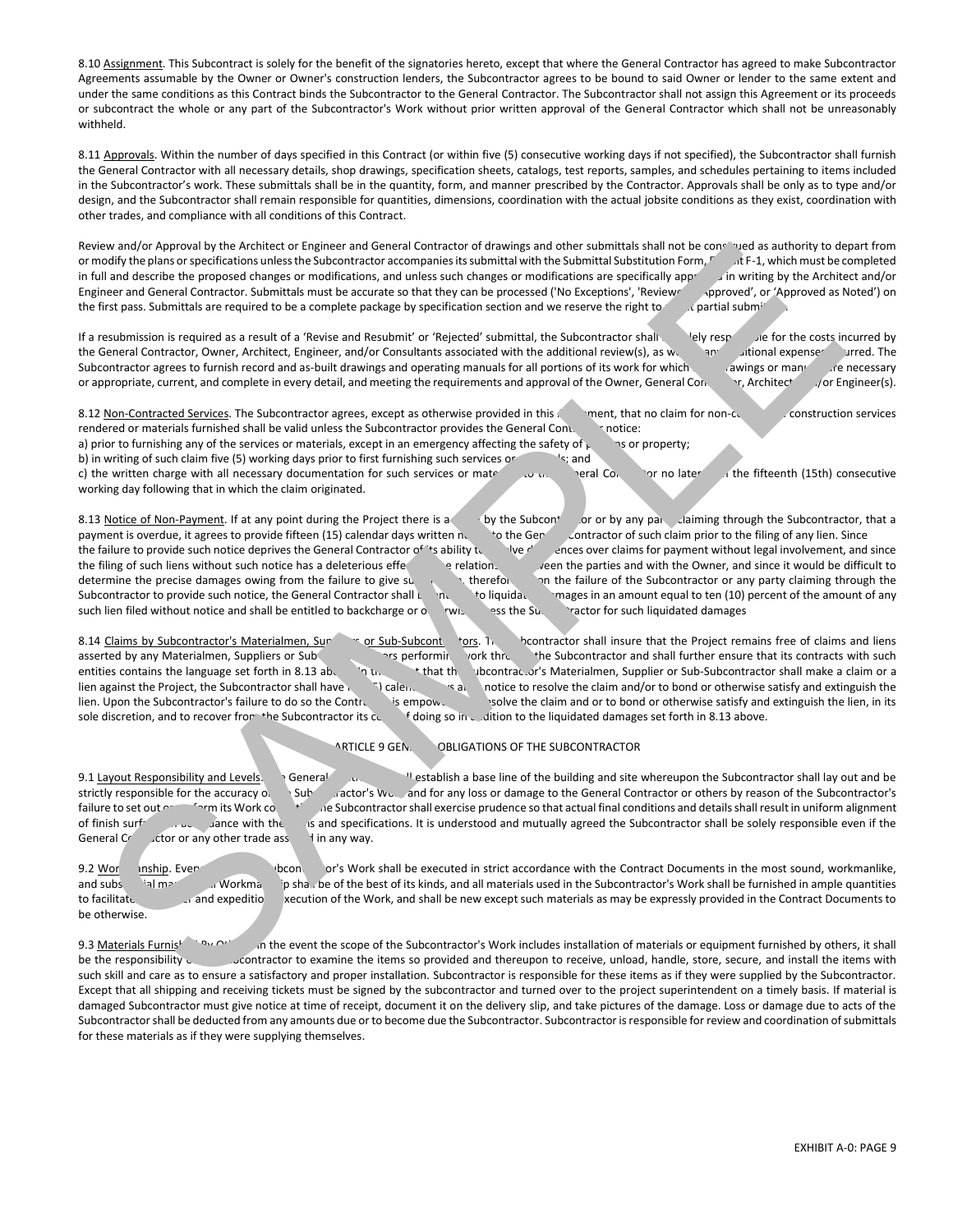9.4 Substitutions. No substitutions shall be made in the Subcontractor's Work unless permitted in the Contract Documents and only then upon the Subcontractor first receiving all approvals required under the Contract Documents for substitutions. No such approval shall be effective unless the Subcontractor shall have identified in advance of approval, with specificity, those areas where the substitution may vary from the material or performance specified. The Subcontractor shall indemnify the General Contractor and Owner for any increased costs incurred by the Owner or General Contractor as a result of such substitutions, whether or not the Subcontractor has obtained approval thereof. Submittal Substitution Form, Exhibit F-1, must be utilized to make any and all substitution requests. No other form will be acceptable unless specifically required by the Architect and/or Engineer.

9.5.1 Use of General Contractor's Equipment. The Subcontractor, its agents, employees, sub subcontractors or suppliers shall not use the General Contractor's equipment without the express written permission of the General Contractor's designated representative.

9.5.2 If the Subcontractor or any of its agents, employees, suppliers, or lower tier subcontractors utilize any machinery, equipment, tools, ladders, scaffolding, hoists, lifts or similar items owned, leased, or under the control of the General Contractor or any other party, the Subcontractor shall be liable to the General Contractor as provided in Article 12 for any loss or damage (including personal injury or death) which may arise from such use.

9.5.3 Digital Plan Room. Subcontractor and their sub-tier vendors are responsible to consistently visit the digital plan room for this project, atleast daily, to ensure the most current information (drawings, specifications, submittals, RFIs, project schedule, and any other information  $r$  ed via the plan room) is utilized at all times. Digital Plan Room address is provided herein via Exhibit A-2. If the Subcontractor or any of its agents, employer poliers, and/or lower tier subcontractors utilize any incorrect or outdated information, the Subcontractor shall be solely liable to correct the work at their

9.6 Privity. Until final completion of the Project, the Subcontractor agrees not to perform any work directly for the Owner or any tenants hereof, and irectly with the Owner's representatives in connection with the Project, unless otherwise directed in writing by the General Contractor.

All Work for this Project performed by the Subcontractor shall be processed and handled exclusively by the General Contractor. In event violation or breach of this provision by the Subcontractor, the General Contractor shall be entitled to liquidated damages in an amount equal to twenty-five (25%) percent of the price of any work performed by the Subcontractor for the Owner prior to final completion and final pay.

9.7 Subcontract Bond. Even if a Performance and Payment Bond is not required of the Subcontract Bond is agreement credentials section is exhibit A-1 of this Agreement and/or Article 16, the General Contractor may nonetheless require such bonds and the Subcontractor may nonetheless require such bonds and the Subcontractor shall provide it. Said bonds in the full amount of this Agreement in a form and by a surety satisfactory to the General Contractor. The scontractor be reimbursed, with retainage, for the cost of the bonds, without markup, simultaneously with the first progress payment hereunder. The reimbursement bond for the all not exceed the manual rate for such Subcontractor Work. Retainage reduction provisions of Article 5.2.2 shall apply to the cost of the bonds when bonds are furnished under the terms of this Article. In the event the Subcontractor shall fail to promptly provide such requested bonds, the General Contractor may terminate this Agreement and re-let the Work to another Subcontractor and all of the General Contractor's and Owner's and expenses incurred thereby shall be paid by the Subcontractor. The the point of the two plus to domagn (including proposition) and the system and the system of the system of the two states in the system of the system of the two states in the system of the system of the system of the

9.10.1 Warranty. The Subcontractor warrants its Work against all definition of the Contract Documents. If no time is specified, it shall default to one (1) year from the date(s  $\mathcal{N}$  acceptance by Owner and/or architect.

9.10.2 The Subcontractor agrees to satisfy such warranty obligations that appear whin the guarantee or warranty period established in the Contract Documents without costs to the Owner or the General Contractor.

9.10.3 If no guarantee or warranty is required of the General Contract Documents, then the Subcontractor shall guarantee or warranty its Work as described above for the period of one (1) year from the date(s) of when the date date of writen and/or Architect.

9.10.4 The Subcontractor further arrines to execute any special guarantees or warranties that shall be required for the Subcontractor's Work prior to final payment.

9.11 Labor. Subcontractor shall at rimes provide all necessary is to complete the Work on the Project. Under no circumstances will any labor-related issues give Subcontractor the right to avoid any of its obligations contained in this Agreement or to perform the Work. Any failure by Subcontractor to provide labor for the project in connection with the Work shall constitute a material breach of this Agreement, and Subcontractor shall be liable to General Contractor for all consequential damages stemming the om.

9.12 Deliveric and Subcontractor will be interesting materials to the jobsite, the Subcontractor will be required to schedule any such deliveries with the General Contractor Javance. Failure to schedule h deliveries in advance may result in the General Contractor rejecting the delivery of materials and the General Contractor may also refuse accessive to the jobsite by the Subcontractor. In such an event, General Contractor will not be liable for any resulting damages to Subcontractor and Subcontractor agrees to indemnify and hold General Contractor harmless from any losses, costs, damages, injuries, or expenses arising from or in any wrelated to the rejection of any deliveries from the Subcontractor.

9.13 Escalation. Subcontractor shall ude any and all labor rate increases and material cost escalations for the duration of the project.

ARTICLE 10 RECOURSE BY GENERAL CONTRACTOR

# FAILURE OF PERFORMANCE

10.1.1 Notice To Cure. If the Subcontractor refuses or fails to supply enough properly skilled workers, proper materials and equipment, or maintain the Milestones or Schedule of Work set forth in Exhibits B1 and/or B2 as amended by the General Contractor from time to time, or it fails to make prompt payment for its workers, sub-subcontractors or suppliers, disregards laws, ordinances, rules, regulations or orders of any public authority having jurisdiction, or otherwise is guilty of a breach of a provision of this Agreement, and fails within three (3) consecutive working days after receipt of written notice to commence and continue satisfactory correction of such default with diligence and promptness, then the General Contractor, without prejudice to any rights or remedies, shall have the right to any or all of the following remedies:

a) Supply such number of workers and quantity of materials, equipment and other facilities as the General Contractor deems necessary for the completion of the Subcontractor's Work, or any part thereof which the Subcontractor has failed to complete or perform after the aforesaid notice, and charge the costs thereof to the Subcontractor, who shall be liable for the payment of same including reasonable overhead, profit and attorney's fees.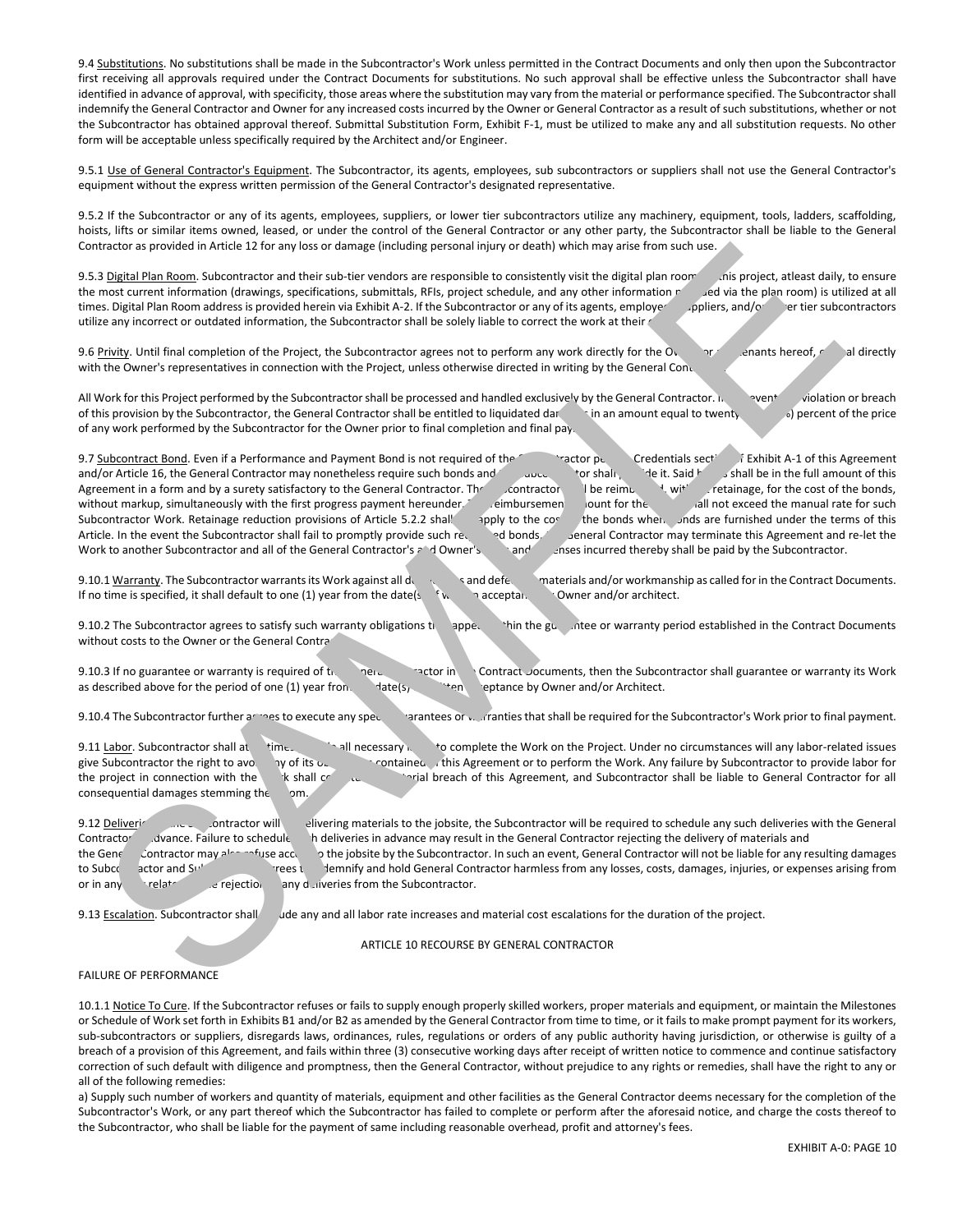b) Contract with one or more additional subcontractors or itself to perform such part of the Subcontractor's Work as the General Contractor shall determine will provide the most expeditious completion of the total Work and charge the costs thereof to the Subcontractor.

c) Withhold payment of any monies due the Subcontractor pending corrective action to the extent required by and to the satisfaction of the General Contractor and the Owner.

d) Charge the Subcontractor for all costs incurred by the General Contractor due to its delay or breach, including but not limited to, reasonable overhead, profit, attorney's fees, and additional actual expenses incurred for general requirements, supervision, equipment rental, and the like.

e) In the event of any emergency affecting the safety of persons or property, the General Contractor may proceed as detailed above without notice.

10.1.2 Termination By General Contractor. If the Subcontractor fails to commence and satisfactorily continue correction of a default within three (3) working days after receipt by the Subcontractor of the notice issued under Article 10.1.1, or upon the appointment of a receiver for the Subcontractor or upon the Subcontractor making an assignment for the benefit of creditors, or filing a petition for protection under any section of the Bankruptcy Act, then the General Contractor may terminate this Agreement and use any materials, implements, equipment, appliances or tools furnished by or belonging to the Subcontractor, assume all, or so many of the Subcontractor's sub-subcontracts as the General Contractor determines are necessary for the proper completion of the work and/or to complete the Subcontractor's Work. The General Contractor may also furnish those materials, equipment and/or employ such workers subcontractors as the General Contractor deems necessary to maintain the orderly progress of the Work. All of the costs incurred by the General Contract<sup>\*</sup>, so performing the Subcontractor's Work, including reasonable overhead, profit, and attorney's fees, shall be deducted from any money(s) due or to become the Subcontractor. The Subcontractor shall be liable for the payment for any amount by which such expense may exceed the unpaid balance of the Contract price.

10.1.3 Use of Subcontractor's Equipment. If the General Contractor performs Work under this Article or sublets Work to be so performed, the General Contractor and/or the persons to whom Work has been sublet shall have the right to take and use any materials, implements, appliances or the persons to whom Work has been sublet shall have the right to take and use any mat tools furnished by, belonging, or delivered to the Subcontractor located at the Project. The General Contractor may offset any sums due or to become due the Subcontractor all costs incurred in completing the Work or pursuing any of its remedies including, but not limited to, reaso. overhead, and attorney's fees. The Subcontractor shall be liable for the payment of any amount by which the expense of completion, etc., may exceed the social state of the Contract price.

10.2.1 Suspension By Owner. Should the Owner suspend the Project or any part of the Project that includes the Subcontractor's Work, the General Contractor shall so notify the Subcontractor in writing and upon receipt of said notice the Subcontractor shall immediately spend the Subcontractor's Work.

10.2.2 In the event of such Owner suspension, the General Contractor's liability esubcontractor is limited to the General Contractor's recovery from the Owner on the Subcontractor's behalf under the Contract Documents. The General tractor agrees to perate with the Subcontractor, at the Subcontractor's expense, in the prosecution of any Subcontractor claim and to provid out of an Owner suspension and to permit the Subcontractor to prosecute said claim, in the name of the General Contractor, for the use and benefit of the Subcontractor or assign the claim to the Subcontractor. The prosecution of all such claims shall be as under Article 14.

10.3.1 Termination By Owner. Should the Owner terminate the Protection any part of the Project that includes the Subcontractor's Work, the General Contractor shall so notify the Subcontractor in writing and upon receipt of said i. Agreement shall also be terminated and the Subcontractor shall immediately stop the Subcontractor's Work.

10.3.2 In the event of such Owner termination, the General Contractor's lility to Subcontractor is limited to the extent of the General Contractor's recovery from the Owner on the Subcontractor's behalf under the Contract Documents. The Subcontractor agrees to cooperate with the Subcontractor at the Subcontractor's expense, in the prosecution of an,  $\gamma$ on,  $\gamma$  claim aring out of the Owner termination and to permit the Subcontractor to prosecute said claim, in the name of the General Contractor, for the use and benefit of the subcontractor, or assign the claim to the Subcontractor.

10.4.1 Termination for Convenience and Suspension. The General Contractor may order the Subcontractor in writing to suspend, delay, interrupt, or terminate all or any part of the Subcontractor' without cause, with or without cause, or such period of time as may be determined to be appropriate for the convenience of the General Contractor.

10.4.2 Upon receipt of the written notice of termination, the Subcontractor shall: a) Stop all work if its performance of ally subcontract or Subcontract Work has been terminated, or stop work on the part of the Subcontract Work that has been terminated if its performance of only part of Subcontract Work has been terminated; b) Enter into no subcontract place any orders for supplies, materials or facilities except as necessary to complete any portion of the Subcontract work not t nated;

c) Terminate, or assign, in accordance with the instructions of the General Contractor, all sub-subcontractors or orders related to the work; d) As directed by the General Contractor any fabricated or unfabricated parts, work in progress, completed of unfabricated parts, work in progress, completed work, supplies and other inity of acquired for the Subcontract or Subcontract Work terminated and the completed or partially completed plans, drawings, and other propuse that, if the Subcontract had been completed, the Sub drawings, i. and other property that, if the Subcontract had been completed, the Subcontractor would be required to furnish to the General Contractor; e) Complete non-terminated portior the Subcontract Work if the Subcontractor's performance of only a part of the Subcontract Work has been terminated; f) Use its best efforts to sell, as dientily ad by the General Contractor, any materials of the types referred to in paragraph (d) above. The proceeds from the sale of such material shall be applied to reduce any payments due from the General Contractor or Owner to the Subcontractor; The Subcordinate Subcordinates the Georgia Constant of the Subcordinates and the subcordinates and the subcordinates and the subcordinates and the subcordinates and the subcordinates and the subcordinates and the subcordi

g) Submit, within sixty (50) data of the effective date of the termination, to the General Contractor, a written termination claim, along with all documentation required to support that claim; and,

h) Take any other action toward termination as directed by the General Contractor.

10.4.3 Effect of Owner's Termination of General Contractor. If there has been a termination of the General Contractor's contract with the Owner, the Subcontractor shall be paid the amount due from the Owner to the General Contractor for the Subcontractor's completed Work, as provided in the Contract Documents and herein.

10.4.4 Compensation. If the General Contractor's contract has not been terminated, the General Contractor shall pay the Subcontractor as follows: a) The direct costs of the work performed by the Subcontractor prior to termination, plus reasonable overhead, general and administrative expenses in an amount equal to five (5%) percent of direct costs; and profit of five percent (5%) on the total of the above two amounts, unless it appears that the Subcontractor would have sustained a loss on the Subcontract in which case no profit shall be paid.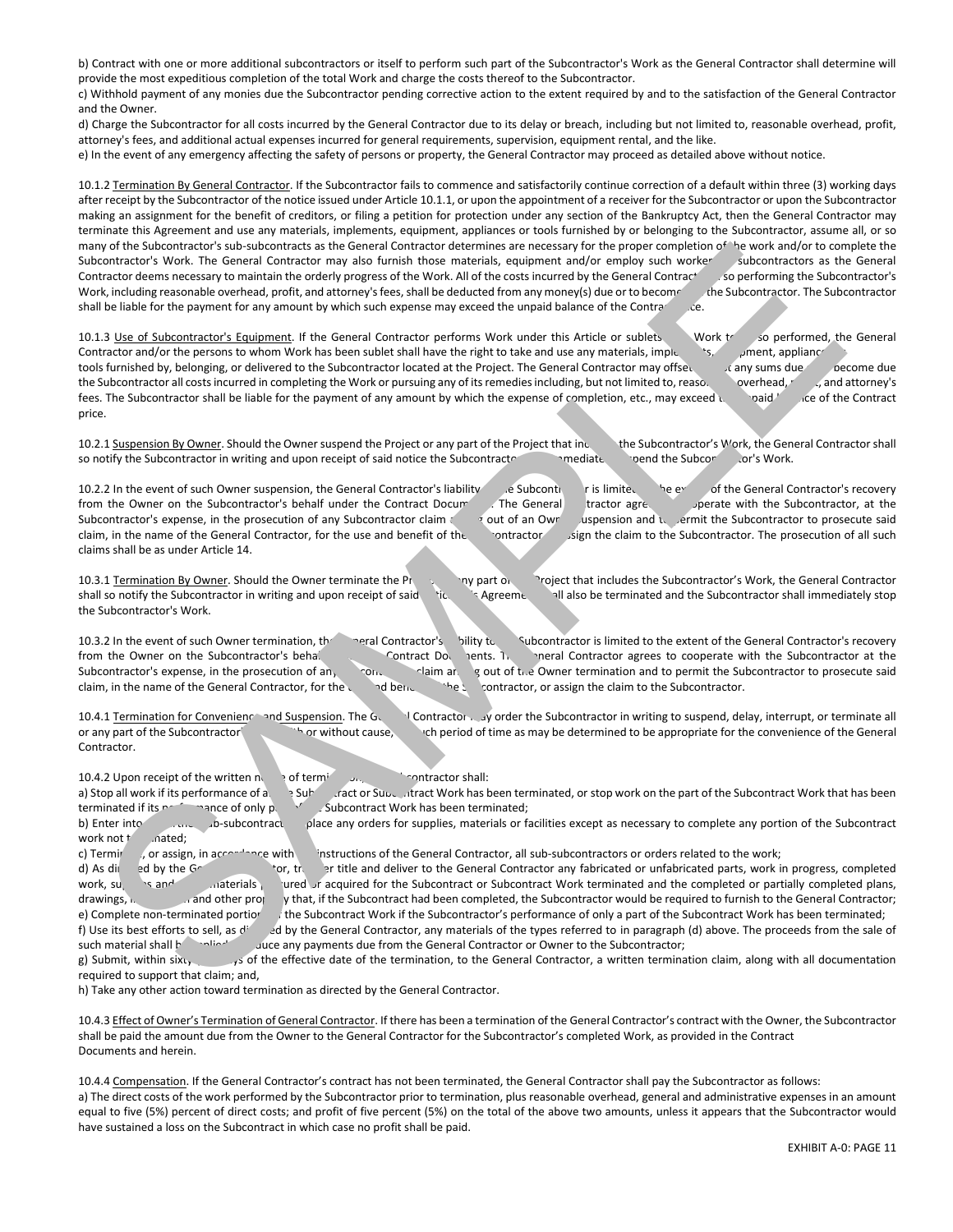b) The Subcontractor shall not be compensated for any accounting, legal, clerical, or other expenses incurred by the Subcontractor in the preparation of the Subcontractor's termination claim, nor for unabsorbed overhead or anticipated lost profits.

c) The General Contractor shall be entitled to deduct from any payment due to the Subcontractor any advance payment that has been made to the Subcontractor for work not yet performed, or performed in a deficient manner, or for which there is an outstanding change order deduct, and the amount of any claim against the Subcontractor.

10.4.5 The Subcontractor shall notify the General Contractor in writing, within ten (10) consecutive working days after receipt of the General Contractor's termination for convenience order, of the effect of such order upon the Subcontractor's Work. The Contract price or Contract time shall be adjusted by a Subcontract Change Order for any changes in the time or cost of performance of this Agreement caused by such suspension, delay, or interruption. No claim under this Article shall be allowed for any costs incurred more than ten (10) working days prior to the Subcontractor's notice to the General Contractor. Neither the Contract price nor the Contract time shall be adjusted under this Article for any suspension, delay or interruption to the extent that performance would have been so suspended, delayed, or interrupted by the fault or negligence of the Subcontractor.

10.4.6 The settlement of termination costs pursuant to the above shall constitute a settlement and release of any and all s, known and unknown, by the Subcontractor, arising prior to or as a result of the termination.

10.5 Wrongful Exercise. If the General Contractor wrongfully exercises any option under this Article, the General Contractor shall be light to the Subcontractor shall be light to the Subcontractor shall be light to the Sub solely for the reasonable value of Work performed by the Subcontractor prior to the General Contractor's wrong profit, less prior payments made, but not including attorney's fees or other legal costs.

### ARTICLE 11 LABOR RELATIONS

11.1 Unless otherwise specifically agreed to in writing, the Subcontractor agrees, at the General Contractor's direction, to man the seclusively with the type of labor indicated in this Agreement. If no General Conditions exist for the Project or for a particular aspect of the Work, the particular and are to standard AIA General Conditions, A-201 (most recent edition), to the extent not in conflict with this Agreement.

11.2 The Subcontractor will not discriminate against any employees or applicant for employees on the same of race, creed, color, national origin, religion, sex, handicap, disability, age, veteran status, or any other category prohibited by local, State or Federal law.

11.3 The General Contractor shall have the right to bar officers and employ in the Subcontractor from the site of the following: failure to adhere to safety regulations promulgated by the General Contractor, the Owner or a vector Federal consumption of alcoholic beverages; smoking; the commission of any misdemeanor or crime on the Project site; fighting, insubordination on the conduct subversive of the orderly management of the Project; or failure to comply with reasonable Project regulations necessary for the safe, efficient, and and conomic prosecution of the Work by the Subcontractor, General Contractor, or other trades.

11.4 The project is not required to consist of Union Trades and/or  $v_c$  wages (unless indicated otherwise in the Credentials section of Exhibit A-1 of this Agreement and/or Article 16). If the Subcontractor elects to perform ein with union r, such Subcontractor is obligated to remedy any labor or union disputes, claims, strikes, or impact to other subcontractor's work caused by the disputional costs to the General Contractor, Owner, or their Agents.<br>This includes, but is not limited to work stoppages contractor, be it un nontractor, be it union or non-non-on-agrees to maintain the schedule, continue to man the job, and maintain worker harmony at their expense. As the settlement of terminal sign contains a subseries to a subseries and consider a subseries and of the set of the set of the set of the set of the set of the set of the set of the set of the set of the set of the set o

# E<sub>12</sub> DEMNIFICATION

12.1 Subcontractor's Performance. The fullest extent permit of by law, the Subcontractor shall indemnify, defend, and hold harmless the Owner, the Architect, the General Contractor (including its affes, parents, and subsidiaries) and other contractors, consultant(s), and subcontractors and all of their agents and employees from and against all claims, a.e. This and expenses and expense including but not limited to attorney's fees, arising out of or resulting from the performance of the Subcontractor's Work provio hat: a) any such claim, damage, loss, or expense is attributable to bodily injury, sickness, disease, or death, or to injury to or destruction of tangible property (other than

the Subcontractor's Work itself) including the loss of use resulting therefrom, to the extent caused or alleged to be caused in whole or in any part by any negligent act or omission of the Subcontractor or anyone for whose acts the Subcontractor may be liable, regardless of caused in part party indemnified hereunder.

b) such ob' on shall not be construed the rate, or abridge, or otherwise reduce any other right or obligation of indemnity that would otherwise exist as to any Party or person described in this Article 12.

Further, the fullest extent by law, by acceptance of this Contract, the contractor agrees to indemnify and hold the Owner and General Contractor harmless in equilibution and General Contractor barmless incomputation and Ge harmless from and against all claims mages, losses and expenses including but not limited to, attorney's fees, arising out of or in connection with the work provided that any such claim, dama oss, or expense is based upon or imposed under any obligation of the Owner and General Contractor under the Labor Law relating to the Subcontractor's W

12.2 No Limitation Upon Lipon Lipon Lipon and all claims against the Owner, the Architect, the General Contractor (including its affiliates, parents and subsidiaries) and other contractors, consultants, or subcontractors, or any of their agents or employees, by any employee of the Subcontractor, anyone directly or indirectly employed by the Subcontractor or anyone for whose acts the Subcontractor may be liable, the indemnification obligation under this Article 12 shall not be limited in any way by any limitation on the amount or type of damages, compensation or benefits payable by or for the Subcontractor under worker's or workmen's compensation acts, disability benefit acts, or other employee benefit acts.

12.3 Architect Exclusion. The obligations of the Subcontractor under this Article 12 shall not extend to the liability of the Architect, its agents or employees, arising out of (a) the preparation of approval of maps, drawings, opinions, reports, surveys, Change Orders, designs or specifications, or (b) the giving of or the failure to give directions or instruction by the Architect, its agents or employees provided such giving or failure to give is the primary cause of the injury or damage.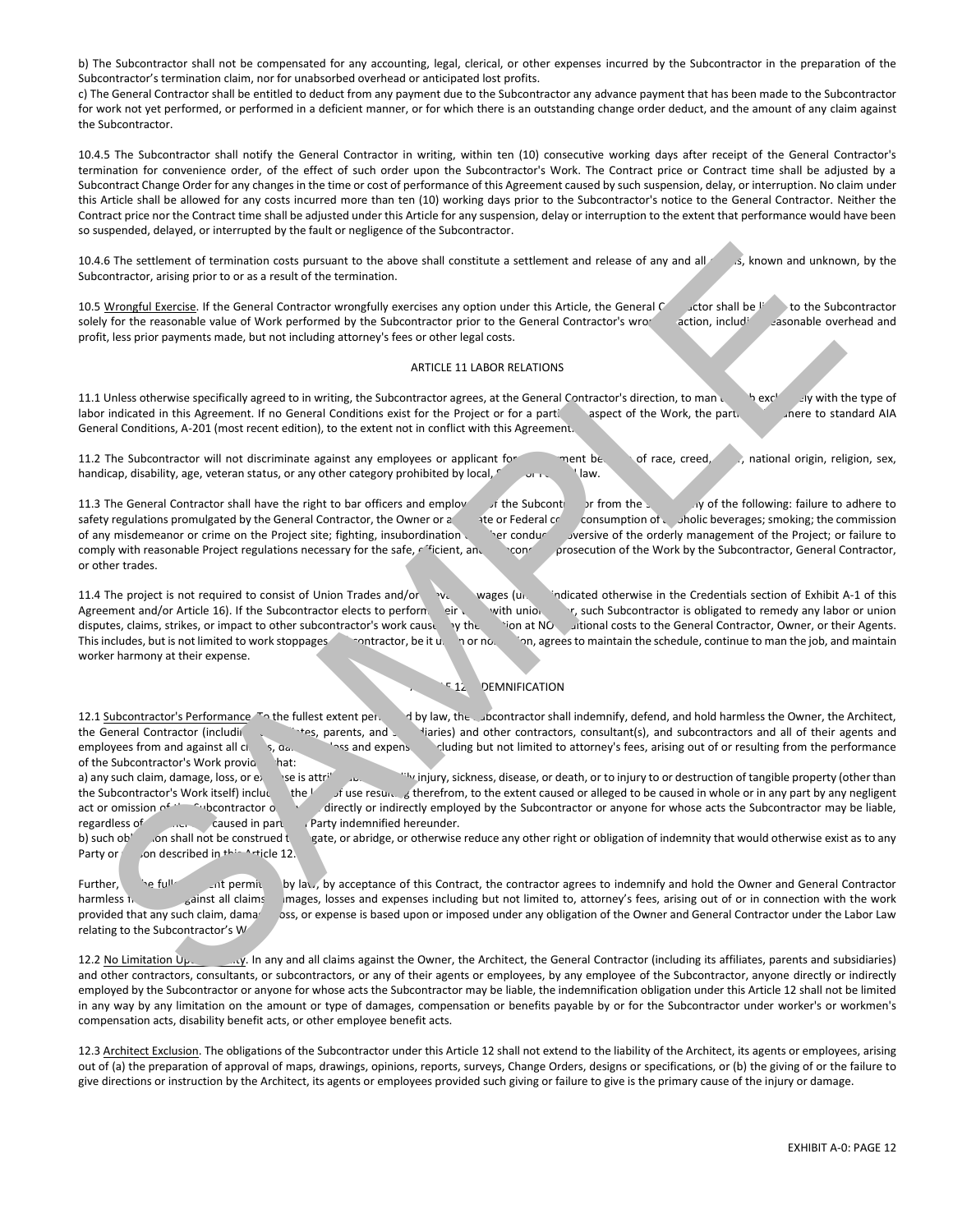12.4.1 Compliance With Laws. The Subcontractor agrees to be bound by, and at its own cost comply with, all Federal, State and local laws, ordinances and regulations (hereinafter collectively referred to as "laws") applicable to the Subcontractor's Work including, but not limited to equal employment opportunity, minority business enterprise, women's business enterprises, disadvantage business enterprise, safety and all other laws with which the General Contractor must comply according to the Contract Documents.

12.4.2 The Subcontractor shall be liable to the General Contractor and the Owner for all loss, cost and expense attributable to any acts of commission or omission by the Subcontractor, its employees and agents resulting from the failure to comply therewith, including, but not limited to, any fines, penalties, and/or corrective measures.

12.5 Patents. Except as otherwise provided by the Contractor Documents, the Subcontractor shall pay all royalties and license fees that may be due on the inclusion of any patented materials in the Subcontractor's Work. The Subcontractor shall defend all suits for claims for infringement of any patent rights arising out of the Subcontractor's Work, which may be brought against the General Contractor or Owner, and shall be liable to the General Contractor and Owner for all loss, including all costs, expenses, and attorney's fees.

### ARTICLE 13 INSURANCE

13.1 Subcontractor's Insurance. Prior to start of the Subcontractor's Work, the Subcontractor and their subcontractor pilers, and ventors is hall procure for the Subcontractor's Work and maintain in force Worker's Compensation Insurance, Employer's Liability Insurance omprehensive eral Liability Insurance, Excess/Umbrella Liability Insurance(s), and all insurance required of the Ge Excess/Umbrella Liability Insurance(s), and all insurance required of the General Contractor under the Contract Documents. The all Parties required by contract shall be named as additional insured for ongoing and completed operations on a primanum on the unbutory basis on the hese policies except for Worker's Compensation. Subcontractor's insurance shall not contain terms, conditions, and coverages noticive than General Contractor's insurance. This insurance shall include contractual liability insurance covering the Subcontractor's obligations under Article 1.

13.2 Minimum Limits of Liability. The Subcontractor's Comprehensive General and Automobile limity Insurance, as required by A limits of liability not less than that set forth in EXHIBIT E-1 (defaults to EXHIBIT E-3 for Projects located in New Jersey).

13.3 Number of Policies. Comprehensive General Liability Insurance and other liability in a may be a may be a may be a single policy for the full limits required or by a combination of underlying policies with the balance provided by an Excess (and combination of underlying policies with the balance provided by an Excess (and continuity Policylic nicid Exhaustion of Excess Limits i General Contractor, Owner, and all related Parties shall be named as additional insurable ongoing the completed operations on a primary non-contributory basis on each of these policies.

13.4. Cancellation, Renewal or Modification. The Subcontractor shall maintain integration in equived under this Agreement at the Subcontractor's sole expense and with insurance companies acceptable to the General Contractor All insurance policies shall contain a provision that the coverage afforded thereunder shall not be canceled or not renewed, nor restrictive modifications a diat least thirty (30) days prior written notice has been given to the General Contractor. Certificates of Insurance, endorsements, and/or copies of propies of policies acceptable to the General Contractor shall be filed with the General Contractor prior to the commencement of the Subcontractor Work by notice shall in the certificates and endorsements to the General Contractor with the understanding that the Subcontractor's Insurance Agent must il original certifical certification rectly to the General Contractor's headquarters within five (5) consecutive business days of the electronic transmission. In the event  $\Rightarrow$  Subcontractor fails obtain or maintain any insurance coverage required under this Agreement, the General Contractor may purchase coverage and charge expense the Subcontractor, or terminate this Agreement.

13.5.1 Waiver of Rights. The General Contractor and Subconting Contractor waive all rights against each other and the Owner, the Architect, separate contractors, and all other subcontractors for loss or damage to the extent red by each sight or any other property or equipment insurance, except such right as they may have to the proceeds of such insurance; provided, however, that included waiver to the acts of the Architect listed in Article 12.3.

13.5.2 Upon written request of the Subcontractor shall provide the Subcontractor with a copy of the Builder's Risk policy of insurance (if any) or any other property or equipment in surfany) in force for the Project and procured by the Owner or the General Contractor. The Subcontractor shall satisfy itself as to the existence and ent of such insurance prior to commencement of the Subcontractor's Work. If the Owner or General Contractor have not purchased Builder's Risurance for the full insurable value of the Subcontractor's Work less a reasonable deductible, then the Subcontractor may procure such insurance as will protect the interest of the Subcontractor, its subcontractors and their subcontractors in the Work. If not covered under the Builder's Risk policy insurance or any other property or equipment insurance required by the Contract Documents, the Subcontractor shall procure and the Subcontractor's Work stored off the site or at the Subcontractor's work stored off the site or in transit, whis such portions of the Subcontractor's Work are to be included in an application for payment under Article 5. ARTICLE 23 INSURANCE CONTINUES INTO A CONTINUES INTO A CONTINUES INTERFERIENCE CONTINUES INTERFERIENCE CONTINUES INTERFERIENCE CONTINUES INTERFERIENCE CONTINUES INTERFERIENCE CONTINUES INTERFERIENCE CONTINUES INTERFERIENC

13.6 End ement. If the policies of insurance referred to in this Article require an endorsement to provide for continued coverage where there is a waiver of subrogat the owners of such policies will class them to be so endorsed.

### ARTICLE 14 ARBITRATION

14.1 Agreement to Arbitrate: Except as provided below, all claims, disputes, and matters in question arising out of, or relating to this Agreement or the breach thereof or between the Subcontractor and the General Contractor or Owner, including disputes arising under Article 6, hereof, shall be decided by arbitration unless the contract between the General Contractor and the Owner does not provide for arbitration or in the event the General Contractor elects mediation and/or litigation. In the matter of arbitration, the Subcontractor's, Owner's and General Contractor's rights and obligations and all procedures shall be those set forth in the Contract Documents provided, however, that a decision by the Architect or Owner's authorized agent shall not be a condition precedent to arbitration. However, in the event that the Subcontractor initiates litigation in Court on any matter relating to this contract, the General Contractor reserves the right to refer any and all such matters to Arbitration as set forth below.

14.2 Notice of Demand. Notice of the Demand for Arbitration and the American Arbitration Association's fee shall be filed in writing with the other Party to this Agreement and with the American Arbitration Association, Rhode Island Regional Office. Except as provided below, the Demand for Arbitration shall be made within six (6) months after written notice of the claim, dispute or other matter in question has been given. In no event shall a demand be made or enforceable when institution of legal or equitable proceedings based on such claim, dispute or other matter in question would be barred by the applicable statute of limitations.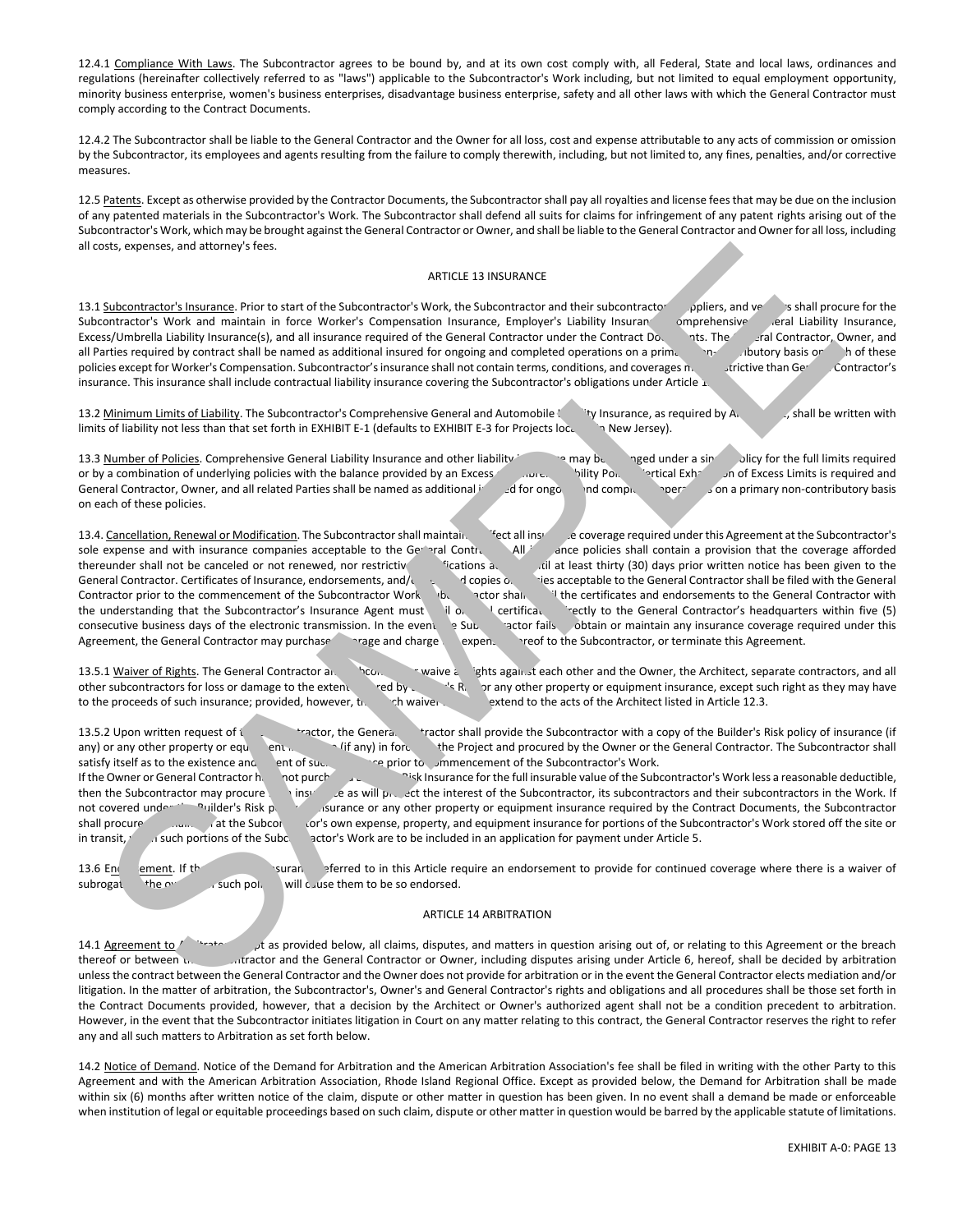The location of the arbitration proceedings shall be the place of the General Contractor's headquarters. The arbitration proceedings shall be conducted in accordance with the Construction Industry Rules of the AAA, single arbitrator.

14.3 Award. The award rendered by the arbitrator shall be final and judgment may be entered upon it in accordance with applicable law in any Court having jurisdiction. This agreement to arbitrate shall be specifically enforceable under the prevailing arbitration law.

14.4 Work Continuation and Payment. Unless otherwise agreed to in writing, the Subcontractor shall carry on the Work and maintain the Schedule of Work pending arbitration, and if so, the General Contractor and Owner shall continue to make payments in accordance with this Agreement.

14.5 Same Arbitrators. The claims and disputes of the Owner, General Contractor, Subcontractor and other subcontractors involving a common question of fact or law shall be heard by the same arbitrator in a single proceeding, if feasible.

14.6 Exceptions. This Article shall not apply to any claim of contribution or indemnity asserted by one Party to this Agreement a hinst the other Party and arising out of an action brought in a State or Federal court or in arbitration by a person who is under no obligation or who does not consent to arbitrate the subject matter of such action with either of the Parties hereto.

14.7 Arbitrability. In any dispute arising over the application of this Article, the question of Arbitrability shall be decident of the arbitrator.

14.8 Legal Fees. In the event of a dispute, the prevailing party shall be entitled to reimbursement by the non-prevaility for any and all attorney's fees, costs, charges, expenses, and alike that are associated with such dispute. The term "Prevailing Party" shall include, without limitation, and the substantially obtains or defeats the relief sought, as determined by the Court or Arbitrators adjudicating the Dispute.

## ARTICLE 15 CONTRACT INTERPRETATION

15.1 Inconsistencies and Omissions. Should inconsistencies or omissions appear in the Contract Loughts, it shall be the duty of the Subcontractor to so notify the General Contractor in writing within three (3) working days of the Subcontractor's discovery the subcontreceipt of said notice, the General Contractor shall instruct the Subcontractor as to the measures to be taken and the Subcontractor shall comply with the General Contractor's instructions. Subcontractor shall be responsible to satisfy the most costly or challenging of the items in question.

Unless specifically provided for herein, all references to days shall be to consecutive calendar day

15.2 Law and Effect. This Agreement shall be governed by the law of the State of New York. Yew York. Yes shall be New York, NY.

15.3 Severability and Waiver. The partial or complete invalidity of  $q(1)$  or more provisions of this Agreement shall not affect the validity or continuing force and effect of any other provision. The failure of either Party hereto to in any one or more instances, upon the performance of any of the terms, covenants, or conditions of this Agreement, or to exercise antiple herein, shall not construed as a waiver or relinquishment of such term, covenant or right as respects further performance.

15.4 Attorney's Fees. In the event that the General Contractor employs and ttorne,

1. To institute suit or demand arbitration to enforce any of the provisions hereof

2. To protect its interest in any matter arising under  $A_{\beta}$ ,

3. To collect damages for the breach of the Agreement

4. To recover on a surety Bond given by the Subcontractured the this  $A_{\beta}$ .

5. Or to defend a claim or to bond a lien filed by the Subcontractor where the Subcontractor does not ultimately prevail on the full amount of the amount claimed or liened.

The Subcontractor then shall pay General Contractor's represe of costs, charges, and expenses, including expenses of procuring and filing a bond, expended or incurred thereby.

15.5 Title. The titles are to the Articles of the Article Agreement are for ease of reference only and shall not be relied upon or cited for any other purposes.

15.6 Entire eement. This Agreement is ly for the benefit of the signatories hereto and represents the entire and integrated Agreement between the Parties hereto a upersedes all prior negotiation oresentations, or agreements, either written or oral. No Amendment or change to this agreement shall be effec unless same ind signed by both parties hereto. Unless specifically set forth in Exhibit A no exclusions from the Scope of Work will be accepted even if the part of the original bid submitted by the Subcontractor. **BEACHION AND detailed and the species of the species of the species of the Mathematical control and the species of the species of the species of the species of the species of the species of the species of the species of t** 

15.7 General Contractor/Constructich Manager. Whenever the term General Contractor is used herein it shall be held to mean Construction Manager, in any instance in which the relationship of eneral Contractor' to the Owner, is that of Construction Manager, and not General Contractor.

15.8 Subcontractor/Trade Contractor/Trade Contractor/Trade Contractor/Trade Contractor/Trade Contractor/Trade Contractor/Trade Contractor/Trade Contractor/Trade Contractor/Trade Contractor/Trade Contractor/Trade Contractor relationship of 'General Contractor' to the Owner, is that of Construction Manager, and not General Contractor.

15.9 AllertonFox Construction. Whenever the term AFC, AllertonFox, Allerton & Fox, and/or AllertonFox Construction are used herein it shall be held to mean AllertonFox Construction LLC. This shall also apply to all contract documents and exhibits.

# ARTICLE 16 CONTRACT DOCUMENTS

16.1 Contract Documents. The Contract Documents are set forth in the enclosed document titled, "PLANS ANS SPECIFICATIONS" and Exhibits A-0 (This Document), A-1, & A-2.These also include; This Standard Subcontractor Agreement, The Contract between the Owner and General Contractor, Plans and Specifications document (enclosed), EXHIBIT A-0, EXHIBIT A-1, EXHIBIT A-2, General Contractor's Health & Safety Plan, Client's Contractor Handbook (if any), Client's Health & Safety Manual (if any), Building Rules & Regulations (if any), and Supplemental Conditions (if any) even if not listed on the Exhibits.